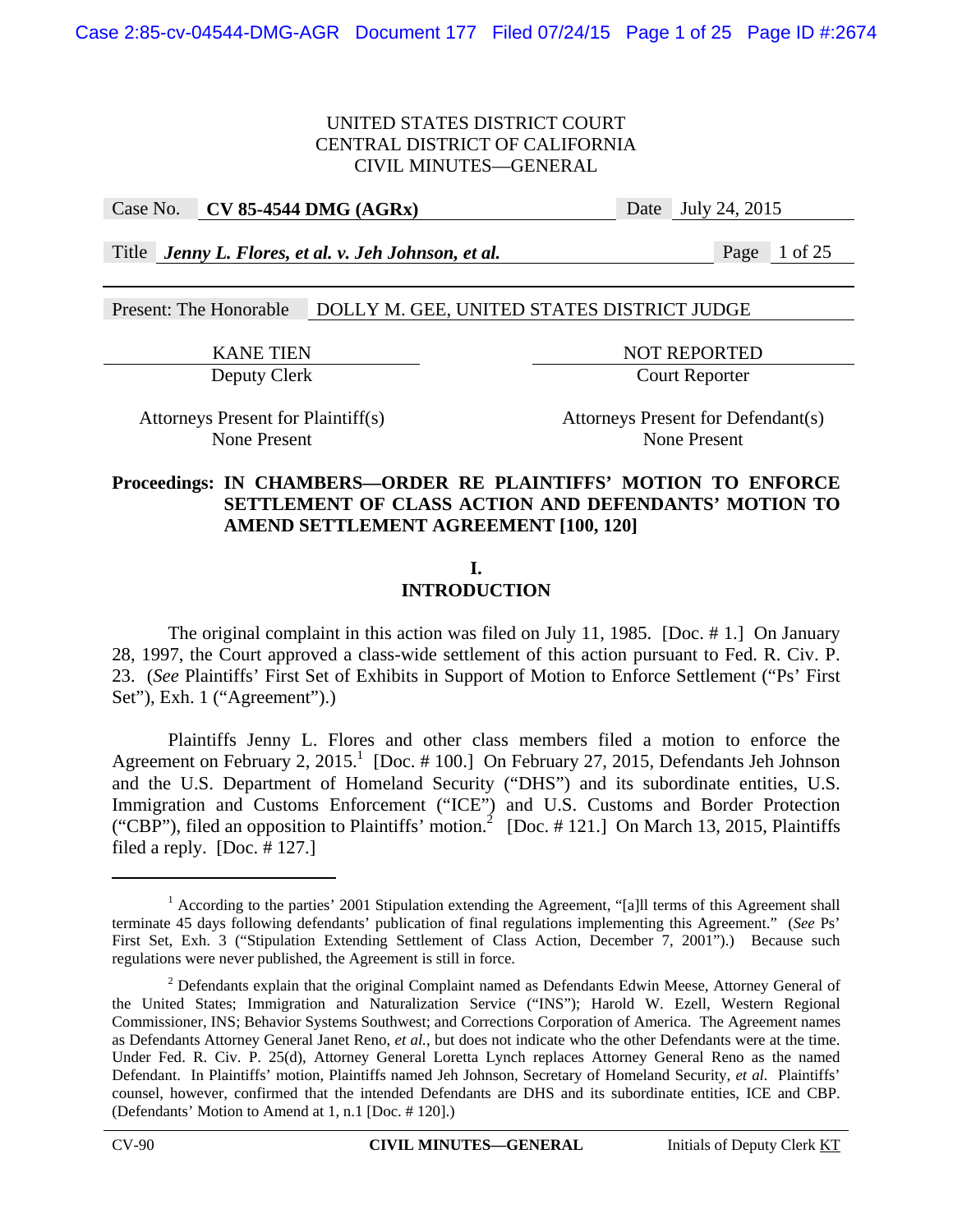| Case No. CV 85-4544 DMG $(AGRx)$                     | Date July 24, 2015 |                |
|------------------------------------------------------|--------------------|----------------|
|                                                      |                    |                |
| Title Jenny L. Flores, et al. v. Jeh Johnson, et al. |                    | Page $2$ of 25 |

 On February 27, 2015, Defendants filed a motion to amend the Agreement. [Doc. # 120.] On March 6, 2015, Plaintiffs filed an opposition. [Doc. # 122.] On March 13, 2015, Defendants filed a reply.  $[Doc. # 126.]$ 

A hearing on the motions was held on April 24, 2015.

 Having duly considered the respective positions of the parties as presented in their briefs and at oral argument, the Court now renders its decision.

### **II. MOTION TO ENFORCE**

 Beginning in the summer of 2014, in response to a "surge" of Central Americans arriving at the U.S.-Mexico border, ICE adopted a blanket policy to detain all female-headed families, including children, in secure, $3$  unlicensed facilities for the duration of the proceedings that determine whether they are entitled to remain in the United States. (Mot. to Enforce at 2; *see* Ps' First Set, Exh. 9 ("U.S. Immigrations & Customs Enforcement, News Release, November 18, 2014"); Ps' First Set, Exh. 10 (Declaration of Bridget Cambria ("Cambria Decl.")) ¶¶ 3-5 ("Since June, ICE has begun detaining all Central American families without the possibility of release on bond, recognizance, supervision or parole if it believes that those families arrived in the United States as part of the 'surge' of unauthorized entrants—mostly children—that purportedly began in the summer of 2014.").)

Plaintiffs argue that this "no-release" policy violates the Agreement. More specifically, Plaintiffs challenge the following policies and practices: (1) ICE's no-release policy, which Plaintiffs argue breaches the Agreement's requirements that Defendants must minimize the detention of children and must consider releasing class members to available custodians in the order of preference specified in the Agreement; (2) ICE's practice of confining children in secure, unlicensed facilities; and (3) ICE's practice of exposing children in Border Patrol custody to "harsh, substandard" conditions and treatment. (Mot. to Enforce at 5-21.)

///

/// 1

<sup>///</sup> 

<sup>///</sup> 

 $3$  "Secure" in this context refers to a detention facility where individuals are held in custody and are not free to leave. Conversely, "non-secure" facilities are those where individuals are not held in custody.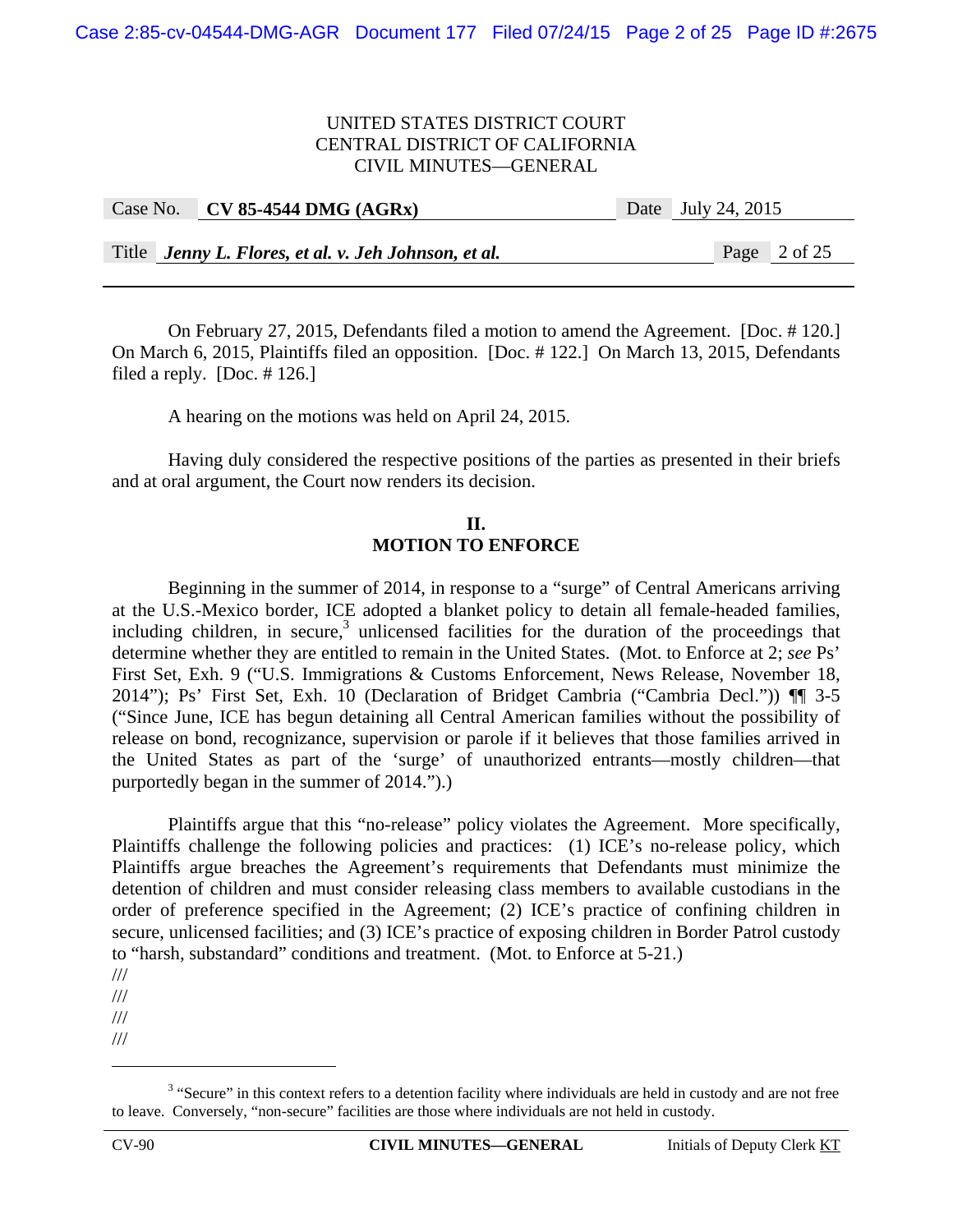| Case No. CV 85-4544 DMG $(AGRx)$ | Date | July 24, 2015 |
|----------------------------------|------|---------------|
|                                  |      |               |

## Title *Jenny L. Flores, et al. v. Jeh Johnson, et al.* Page 3 of 25

#### **A. Legal Standard**

 This Court has the inherent power to enforce the terms of the Agreement because, with certain exceptions not relevant here, the Agreement "provides for the enforcement, in this District Court, of the provisions of this Agreement. . . ." (*See* Agreement ¶ 37; Ps' First Set, Exh. 2 ("Order Approving Settlement of Class Action, January 28, 1997").) *See also Kokkonen v. Guardian Life Ins. Co. of Am.*, 511 U.S. 375, 380-81, 114 S. Ct. 1673, 128 L. Ed. 2d 391 (1994); *Dacanay v. Mendoza*, 573 F.2d 1075, 1078 (9th Cir. 1978). "[T]he construction and enforcement of settlement agreements are governed by principles of local law which apply to interpretation of contracts generally." *O'Neil v. Bunge Corp.*, 365 F.3d 820, 822 (9th Cir. 2004) (quoting *United Commercial Ins. Serv., Inc. v. Paymaster Corp.*, 962 F.2d 853, 856 (9th Cir. 1992)).

Moreover, the parties agree that the Agreement is a consent decree. "Consent decrees have the attributes of both contracts and judicial acts," and in interpreting consent decrees, courts use contract principles, specifically the contract law of the situs state. *Thompson v. Enomoto*, 915 F.2d 1383, 1388 (9th Cir. 1990). Under California law, a court must interpret a contract with the goal of giving effect to the mutual intention of the parties as it existed at the time of contracting. Cal. Civ. Code § 1636. "It is the outward expression of the agreement, rather than a party's unexpressed intention, which the court will enforce." *Winet v. Price*, 4 Cal. App. 4th 1159, 1166, 6 Cal. Rptr. 2d 554 (1992). Where the parties dispute the meaning of specific contract language, "the court must decide whether the language is 'reasonably susceptible' to the interpretations urged by the parties." *Badie v. Bank of Am.*, 67 Cal. App. 4th 779, 798, 79 Cal. Rptr. 2d 273 (1998). Where the contract is clear, the plain language of the contract governs. *Bank of the West v. Superior Court*, 2 Cal. 4th 1254, 1264, 10 Cal. Rptr. 2d 538 (1998).

The Court must construe the contract as a whole, being sure "to give effect to every part, if reasonably practicable, each clause helping to interpret the other." *Pinel v. Aurora Loan Servs., LLC*, 814 F. Supp. 2d 930, 943 (N.D. Cal. 2011) (quoting Cal. Civ. Code § 1641) (internal quotation marks omitted). "Courts must interpret contractual language in a manner that gives force and effect to every provision, and not in a way that renders some clauses nugatory, inoperative or meaningless." *Id.* When necessary, a court can look to the subsequent conduct of the parties as evidence of their intent. *See Crestview Cemetery Assn. v. Dieden*, 54 Cal. 2d 744, 754, 8 Cal. Rptr. 427 (1960). Finally, "[i]n cases of uncertainty not removed by the preceding rules, the language of a contract should be interpreted most strongly against the party who caused the uncertainty to exist." Cal. Civ. Code § 1654.

///

///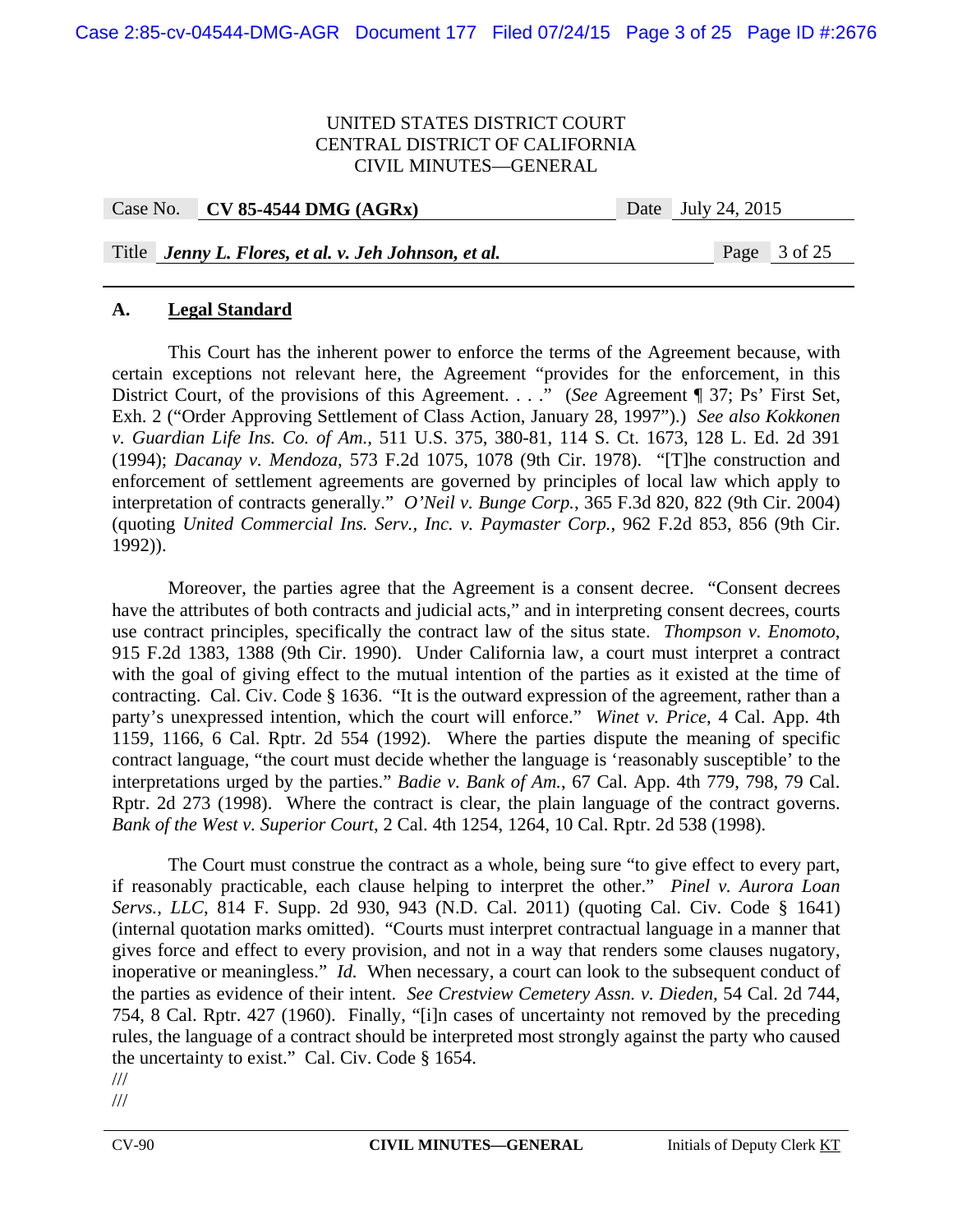| Case No. $\vert$ CV 85-4544 DMG (AGRx) | Date | July 24, 2015 |
|----------------------------------------|------|---------------|
|                                        |      |               |

Title *Jenny L. Flores, et al. v. Jeh Johnson, et al.* Page 4 of 25

### **B. Discussion**

## **1. "Preference for Release" Provision**

Plaintiffs argue that Defendants' no-release policy—*i.e.*, the policy of detaining all female-headed families, including children, for as long as it takes to determine whether they are entitled to remain in the United States—violates material provisions of the Agreement.

These provisions require ICE (1) to "release a minor from its custody without unnecessary delay" to a parent, a legal guardian, or other qualified adult custodian, except where the detention of the minor is required "either to secure his or her timely appearance before the INS or the immigration court, or to ensure the minor's safety or that of others"; and (2) "[u]pon taking a minor into custody, . . . [to] make and record prompt and continuous efforts on its part toward family reunification and the release of the minor  $\dots$ ." (Agreement  $\P$  14, 18.)

Plaintiffs contend that Defendants, by making no effort to locate custodians for minors who are apprehended with their mothers and by refusing to release these minors even when a qualified custodian is available, have not only breached the Agreement but also have unilaterally revised it to create an additional exception to release—for minors who have been apprehended as part of a female-headed family. *See Walnut Creek Pipe Distrib., Inc. v. Gates Rubber Co. Sales Div.*, 228 Cal. App. 2d 810, 816, 39 Cal. Rptr. 767 (1964) (courts should not imply additional terms, except in cases of "obvious necessity").

## **a. The Agreement Encompasses Accompanied Minors**

As a threshold matter, the parties dispute whether minors who are apprehended as part of a female-headed family are class members covered by the Agreement. The plain language of the Agreement clearly encompasses accompanied minors. First and most importantly, the Agreement defines the class as the following: "*All minors* who are detained in the legal custody of the INS." (*See* Agreement ¶ 10 (emphasis added).) The Agreement defines a "minor" as "any person under the age of eighteen (18) years who is detained in the legal custody of the INS." (*See id.* ¶ 4.) Defendants argue in their brief that this definition should not be dispositive of who was intended to be in the class because the parties' purpose in defining "minor" in that manner was merely to distinguish the Agreement's definition of a minor from the INA's definition of a "child" as "an unmarried person under 21 years of age," 8 U.S.C. § 1101(b)(1). The language defining "minor" in the Agreement, however, is wholly unambiguous and Defendants have offered no reasonable alternative reading that would make it ambiguous. As such, extrinsic evidence of intent is inadmissible, even if Defendants had proffered any, which they did not.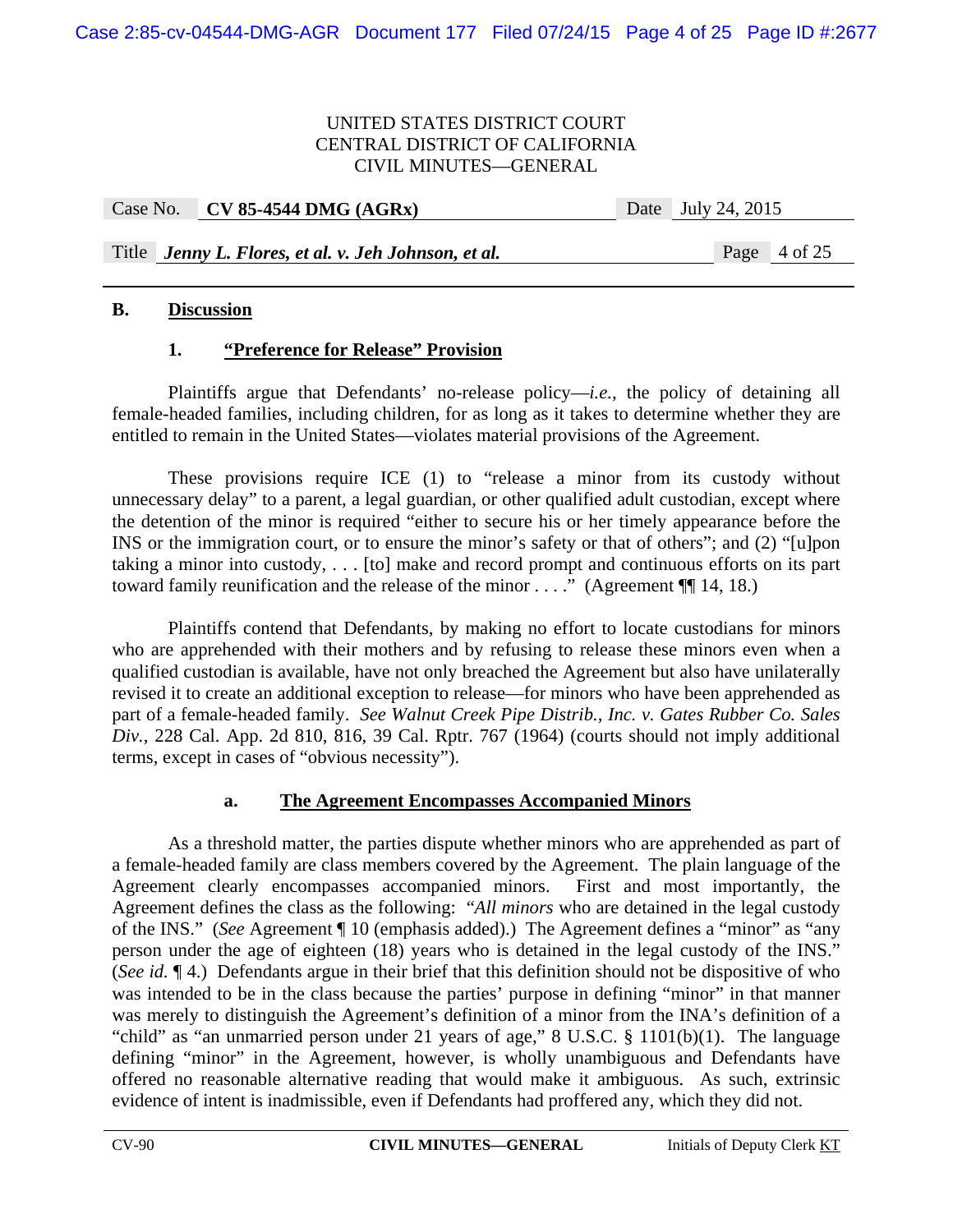| Case No. CV 85-4544 DMG $(AGRx)$                     | Date July 24, 2015 |
|------------------------------------------------------|--------------------|
|                                                      |                    |
| Title Jenny L. Flores, et al. v. Jeh Johnson, et al. | Page 5 of 25       |

The text of the Agreement provides further support for the finding that the Agreement encompasses all minors who are in custody, without qualification as to whether they are accompanied or unaccompanied. In Paragraph 9, for example, the parties describe the scope of the Agreement in the following way: "This Agreement sets out nationwide policy for the detention, release, and treatment of minors in the custody of the INS." In Paragraph 12A, the Agreement specifically acknowledges the possibility of accompanied minors when it notes that "[f]acilities will provide . . . contact with family members who were arrested with the minor." Moreover, the Agreement provides special guidelines with respect to unaccompanied minors in some situations—*e.g.*, Paragraph 12A ("The INS will segregate unaccompanied minors from unrelated adults. Where such segregation is not immediately possible, an unaccompanied minor will not be detained with an unrelated adult for more than 24 hours."), and Paragraph 25 ("Unaccompanied minors arrested or taken into custody by the INS should not be transported by the INS in vehicles with detained adults . . . ."). It would make little sense to write rules making special reference to unaccompanied minors if the parties intended the Agreement as a whole to be applicable only to unaccompanied minors. Finally, the Agreement expressly identifies those minors to whom the class definition would not apply—"an emancipated minor or an individual who has been incarcerated due to a conviction for a criminal offense as an adult" (*see* Agreement ¶ 4)—an exclusion that does not mention accompanied minors. Had the parties to the Agreement intended to exclude accompanied minors from the Agreement, they could have done so explicitly when they set forth the definition of minors who are excluded from the Agreement.

Defendants contend that the definition of a class member should be read narrowly to exclude accompanied minors because Plaintiffs' lawsuit originally challenged "the constitutionality of INS's policies, practices, and regulations regarding the detention and release of *unaccompanied* minors." (*See* Agreement at 3 (emphasis added); *see also* Order re Class Certification [Doc. # 142-1].) This argument is unavailing in light of the fact that a consent decree may benefit individuals who were not victims of a defendant's illegal practices and provide "broader relief than the court could have awarded after a trial." *Local No. 93, Int'l Ass'n of Firefighters, AFL-CIO C.L.C. v. City of Cleveland*, 478 U.S. 501, 525, 106 S. Ct. 3063, 92 L. Ed. 2d 405 (1986). To the extent that Defendants are arguing that Plaintiffs' original intent in filing the lawsuit should inform the Court's understanding of what the parties meant when they defined the class in their Agreement, Defendants' argument is not sufficiently compelling to outweigh the plain language of the Agreement indicating the parties' intent to make "all minors," without qualification, part of the class.

Because the plain language of the Agreement is clear that accompanied minors are part of the class, the inquiry can end here. Nonetheless, the Court notes that other evidence supports its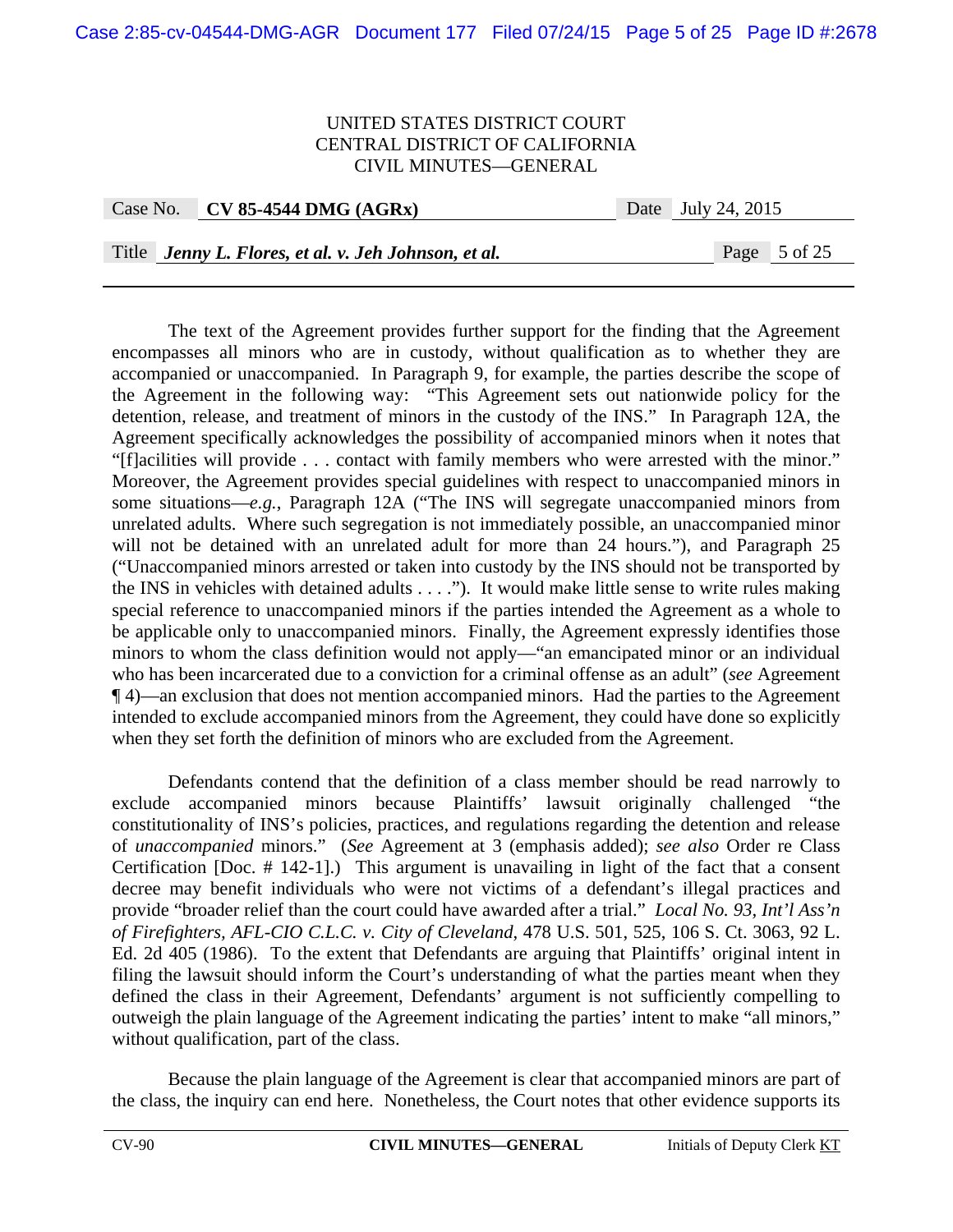| -------- |                                                      | ------- |  |              |
|----------|------------------------------------------------------|---------|--|--------------|
|          |                                                      |         |  |              |
|          |                                                      |         |  |              |
|          |                                                      |         |  |              |
|          | Title Jenny L. Flores, et al. v. Jeh Johnson, et al. |         |  | Page 6 of 25 |
|          |                                                      |         |  |              |

Case No. **CV 85-4544 DMG (AGRx)** Date July 24, 2015

interpretation of the Agreement. For example, the regulatory framework in place at the time the parties formed the Agreement further reinforces the Court's conclusion that the Agreement applies to all minors. Defendants' primary argument is that the "preference for release" provision should not be construed to apply to accompanied minors in family residential centers because the procedures and conditions of release, as discussed in Section VI of the Agreement, "clearly contemplate" that the parent or other individual to whom the child would be released would already be present in the interior of the United States. As discussed in greater detail *infra*, however, the Court finds strong evidence to the contrary. Furthermore, just because the Agreement does not explicitly provide for the release of parents and legal guardians or address the rights of adult detainees does not mean that the Agreement does not apply to accompanied minors. To the extent Defendants are asserting that releasing accompanying relatives would have been considered an unusual step at the time the Agreement was formed, the following regulation governing the release of detained minors in a narrower context, which was in place when the parties formed the Agreement and which is still in force, belies Defendants' assertion:

(i) Juveniles may be released to a relative (brother, sister, aunt, uncle, or grandparent) not in Service detention who is willing to sponsor a minor and the minor may be released to that relative *notwithstanding that the juvenile has a relative who is in detention*.

(ii) If a relative who is not in detention cannot be located to sponsor the minor, the minor may be released *with an accompanying relative* who is in detention.

8 C.F.R. § 212.5(a)(3) (1997) (emphasis added). Given the regulatory context in which the parties formed the Agreement, it is reasonable to infer that the parties contemplated the release of an accompanied minor together with a relative in detention.

 Finally, at least one other district court has held, at the preliminary injunction stage, that the Agreement applies to all minors, including accompanied minors, even though it saw the preference for release provision as having limited utility in the context of family detention. *See Bunikyte, ex rel. Bunikiene v. Chertoff*, No. A-07-CA-164-SS, 2007 WL 1074070, at \*3 (W.D. Tex. Apr. 9, 2007) ("[T]he *Flores* Settlement, by its terms, applies to all 'minors in the custody' of ICE and DHS, not just unaccompanied minors."). The Court finds the reasoning in *Bunikyte* persuasive on this issue, and Defendants have not offered a reason why this case is distinguishable.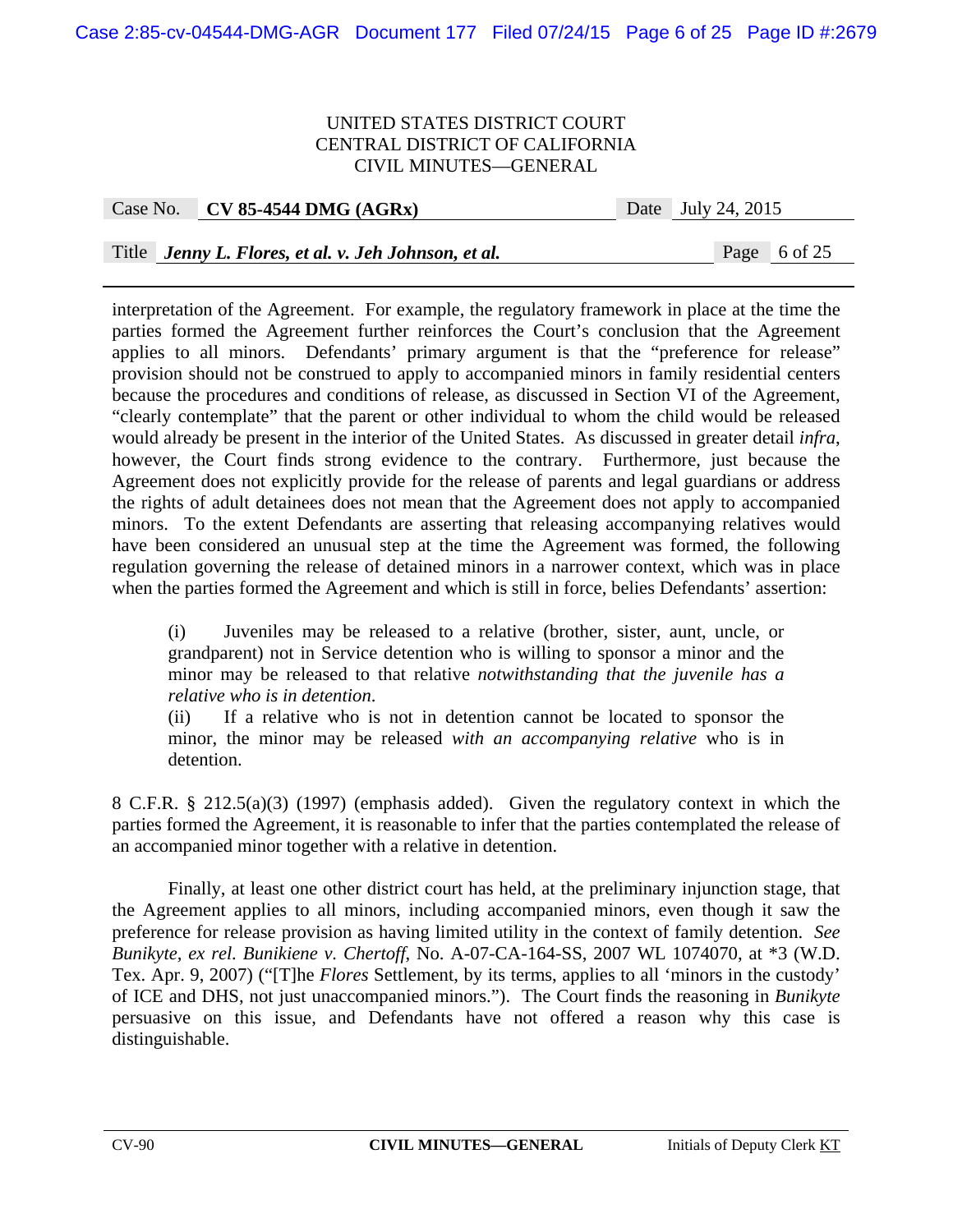| Case No. $\vert$ CV 85-4544 DMG (AGRx)               | Date July 24, 2015 |
|------------------------------------------------------|--------------------|
|                                                      |                    |
| Title Jenny L. Flores, et al. v. Jeh Johnson, et al. | Page 7 of 25       |

In light of the Agreement's clear and unambiguous language, which is bolstered by the regulatory framework in which the Agreement was formed and Defendants' past practice,<sup>4</sup> the Court finds that the Agreement applies to accompanied minors.

#### **b. Defendants' No-Release Policy is a Material Breach of the Agreement**

Even if the Agreement applies to accompanied minors, Defendants assert that ICE's norelease policy nonetheless complies with the Agreement. Defendants argue that, because separating a child from his or her parent endangers the minor's safety, its policy of detaining an

On May 13, 2015, Defendants lodged a press release announcing a series of changes with respect to the family residential centers. (Defendants' May 13, 2015 Press Release ("May 13, 2015 Press Release") [Doc. #153-1].) These changes included a policy of reviewing the cases of any families detained beyond 90 days, and every 60 days thereafter, to evaluate whether detention or the designated bond amount continues to be appropriate during the pendency of their immigration case. On July 8, 2015, Defendants announced additional reforms, including "a plan to offer release with an appropriate monetary bond or other condition of release to families at residential centers who are successful in stating a case of credible or reasonable fear of persecution in their home countries." (Defendants' July 8, 2015 Press Release ("July 8, 2015 Press Release") [Doc. # 164-1].)

Defendants contend that these reforms should "affect the content and/or ultimate disposition of the Court's order such that the Court should rule in Defendants' favor on the pending motions." (Defendants' Notice of Objection to Premature Lodging of Amended Proposed Order ("Ds' Objection") [Doc. # 175].) This rather cryptic comment does not clarify Defendants' reasons for filing these press releases with the Court. If Defendants are trying to argue that the intervening reforms render the case moot, then Defendants are incorrect. *See Rosebrock v. Mathis*, 745 F.3d 963, 971 (9th Cir. 2014), *cert. denied sub nom. Rosebrock v. Hoffman*, 135 S. Ct. 1893 (2015) ("The voluntary cessation of challenged conduct does not ordinarily render a case moot because a dismissal for mootness would permit a resumption of the challenged conduct as soon as the case is dismissed."). "A defendant claiming that its voluntary compliance moots a case bears the formidable burden of showing that it is absolutely clear the allegedly wrongful behavior could not reasonably be expected to recur." *McCormack v. Herzog*, 788 F.3d 1017, 1025 (9th Cir. 2015).

Merely issuing a press release announcing a change in policy from detaining all female-headed families to releasing those who have successfully stated a case of credible or reasonable fear of persecution does not satisfy Defendants' substantial burden of showing that it is "absolutely clear" that the violations of the Agreement could not reasonably be expected to recur. Even assuming Defendant's new policy complies with the Agreement, Defendants could easily revert to the former challenged policy as abruptly as they adopted the new one.

 $\frac{1}{4}$ <sup>4</sup> Plaintiffs point out that Defendants' no-release policy unfairly penalizes women who are apprehended with children. According to Plaintiffs, until June 2014, Defendants exercised individualized discretion to release women who were statutorily eligible, such as bona fide asylum seekers, regardless of whether they were apprehended with their children. (*See* Ps' First Set, Exh. 17 (Declaration of Barbara Hines ("Hines Decl.")) ¶ 9; Cambria Decl. ¶ 2.) Furthermore, Defendants, even now, individually assess women apprehended *without* children and nearly all adult males to see whether detention is warranted. (*See* Hines Decl. ¶ 17.) Starting in June 2014, however, Defendants ceased exercising such individualized discretion for women who are apprehended *with* children. (*See* Hines Decl. ¶ 14.)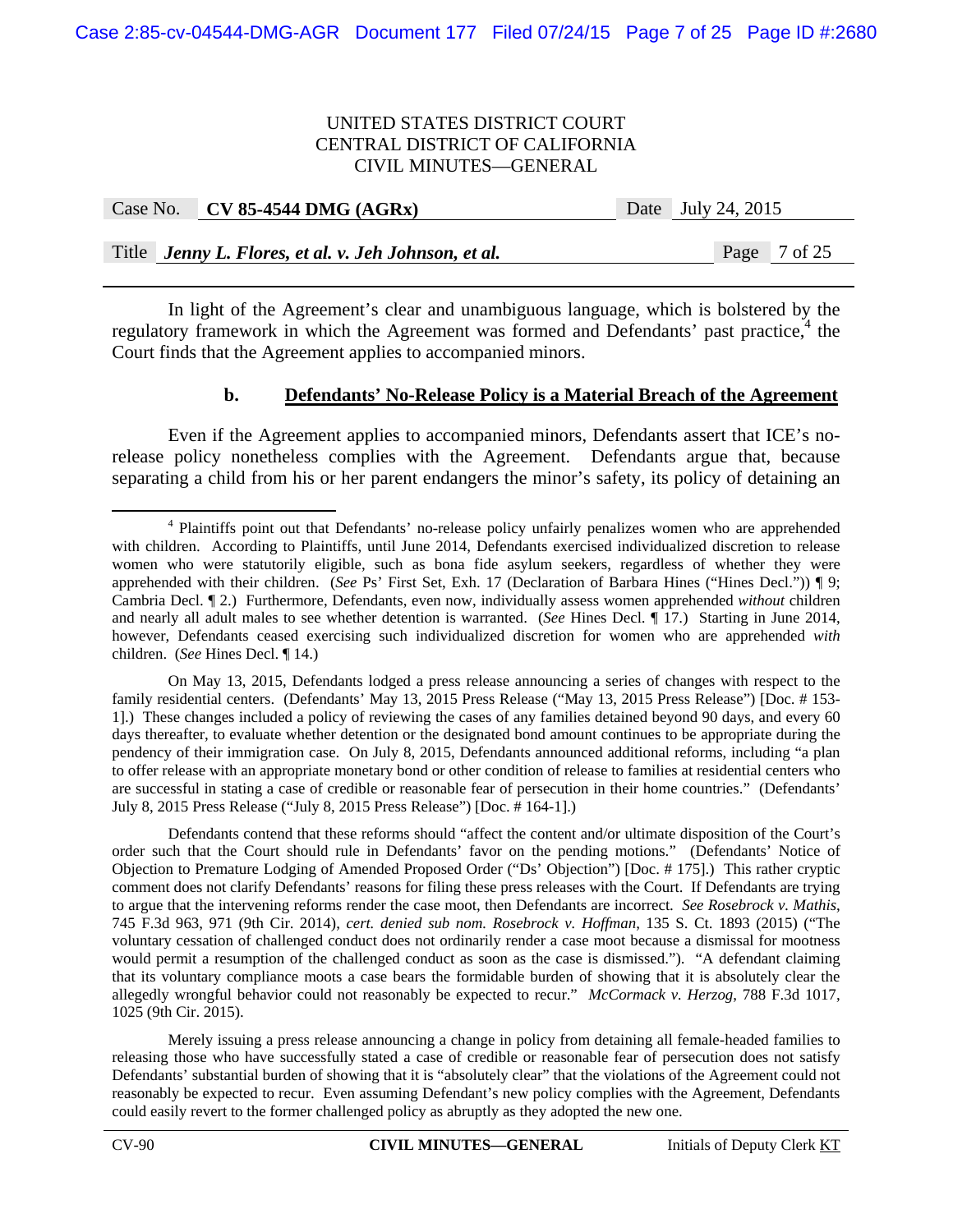| Case No. CV 85-4544 DMG $(AGRx)$                     | Date July 24, 2015 |
|------------------------------------------------------|--------------------|
|                                                      |                    |
| Title Jenny L. Flores, et al. v. Jeh Johnson, et al. | Page 8 of 25       |

accompanied minor together with his or her parent, rather than releasing the minor to another individual, falls within the exception set forth in Paragraph 14 of the Agreement, which allows for continued detention "to ensure the minor's safety or that of others."

In their reply, Plaintiffs do not squarely address this argument. Plaintiffs do contend, however, that the Agreement's "preference for release" provision requires ICE to exercise its discretion to release the accompanying mothers, so long as they do not present a danger or flight risk. (*See* Agreement ¶ 14 ("[T]he INS shall release a minor from its custody without unnecessary delay, in the following order of preference, to: a parent . . . .").) If true, Plaintiffs' contention could resolve the issue Defendants identified—of potentially endangering the minor's safety by separating a minor from his or her parent—by releasing rather than detaining the parent and child together if no danger or flight risk is identified.

To determine whether the Agreement requires Defendants to release an accompanying parent, the Court examines the Agreement's text, Defendants' conduct subsequent to the formation of the Agreement, and the regulatory framework at the time the Agreement was formed and as it exists today. It is true that the Agreement does not contain any provision that explicitly addresses adult rights and treatment in detention. But ICE's blanket no-release policy with respect to mothers cannot be reconciled with the Agreement's grant to class members of a right to preferential release to a parent. (*See* Agreement ¶ 14.) Although Defendants argue that the provision could be read to mean a child should be released to a parent only if that parent is already lawfully in the United States, Paragraph 15 clearly contemplates the possible release of a child to an adult who is not lawfully in the United States:

Before a minor is released from INS custody pursuant to Paragraph 14 above, the custodian must execute an Affidavit of support (Form I-134) and an agreement to . . . notify the INS at least five days prior to the custodian's departing the United States of such departure, whether the departure is voluntary or pursuant to *a grant of voluntary departure or order of deportation* . . . .

(Agreement ¶ 15 (emphasis added).) In light of the contract interpretation principle that a "written contract must be read as a whole and every part interpreted with reference to the whole," *Kennewick Irrigation Dist. v. United States*, 880 F.2d 1018, 1032 (9th Cir. 1989), this provision makes clear that the Agreement does not require that the parent to whom the child is released in Paragraph 14 must already be lawfully in the United States.

 Defendants' conduct over the last two decades since the Agreement was signed also clarifies what the parties understood to be the meaning of the preference for release provision.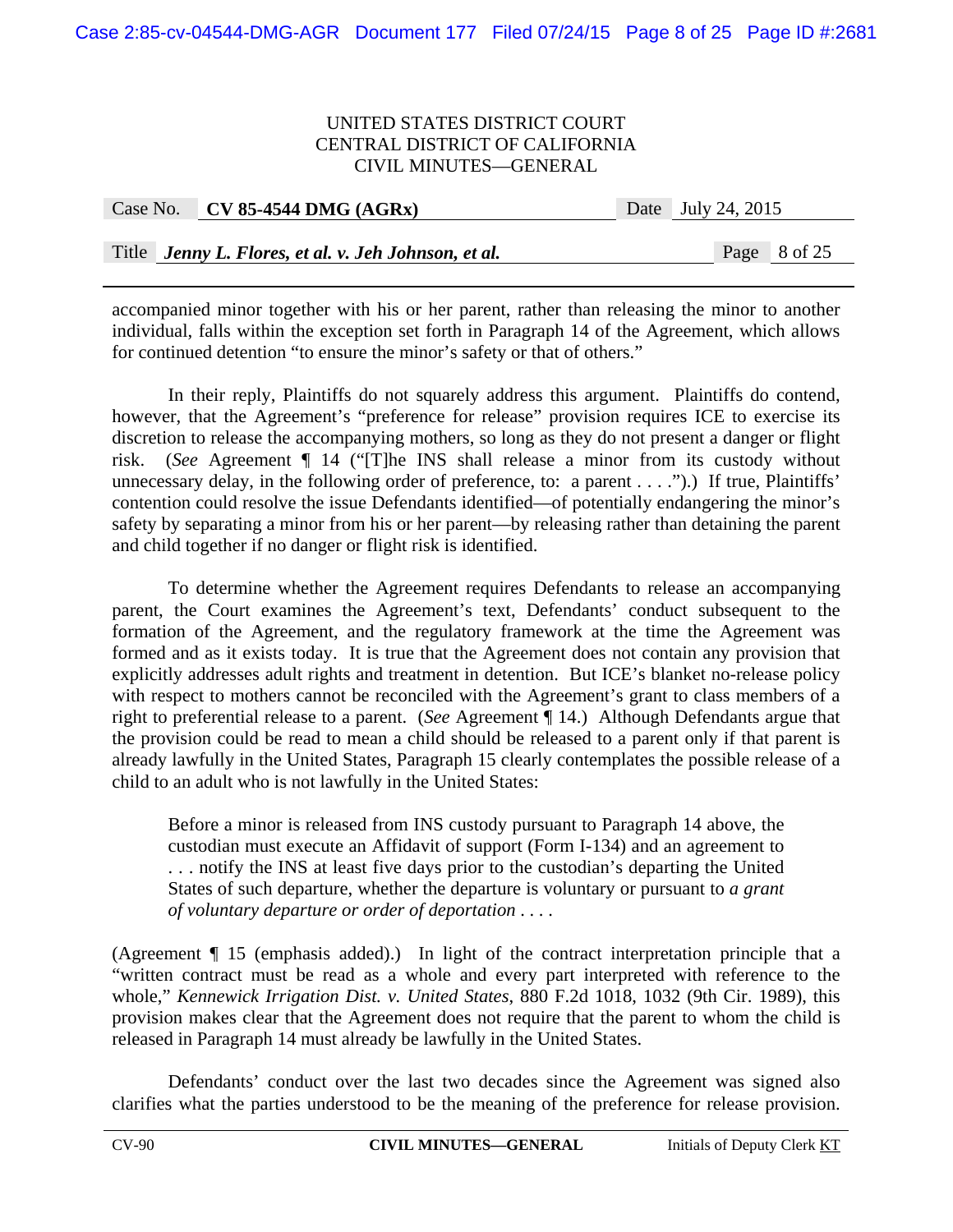| Case No. CV 85-4544 DMG $(AGRx)$                     | Date July 24, 2015 |
|------------------------------------------------------|--------------------|
|                                                      |                    |
| Title Jenny L. Flores, et al. v. Jeh Johnson, et al. | Page 9 of 25       |

*See Crestview Cemetery*, 54 Cal. 2d at 754 (when necessary, a court can look to the subsequent conduct of the parties as evidence of their intent). It is uncontroverted that, prior to June 2014, ICE generally released children and parents upon determining that they were neither a significant flight risk nor a danger to safety. (*See* Cambria Decl. ¶ 2; Ps' First Set, Exh. 11 (Declaration of Carol Ann Donohoe) ¶ 2.) Thus, ICE's conduct subsequent to the formation of the Agreement bolsters Plaintiffs' argument that the preference for release provision requires the release of the accompanying mother along with the child, so long as she does not present a significant flight risk or danger to safety.

 Finally, the existing regulatory framework, discussed *supra*, suggests that the parties would have contemplated releasing an accompanying relative. Whereas the regulation provides for the release of an accompanying relative only if no other suitable relative can be found, the Agreement, under the preference for release provision, would presumably release the accompanying parent first. Despite this difference between the regulation and the preference for release provision in the Agreement, the regulation provides contextual support for Plaintiffs' contention that the parties intended to allow for the release of the accompanying parent, so long as the release does not create a flight risk or safety risk.

In light of all the evidence, the Court agrees with Plaintiffs' interpretation of the preference for release provision, described in Paragraph 14 of the Agreement. As such, Defendants must release an accompanying parent as long as doing so would not create a flight risk or a safety risk. Since releasing the parent along with the child in this case would, in most instances, obviate Defendants' concern that releasing the child alone would endanger the child's safety, Defendants' argument that this policy falls within the safety risk exception as a blanket matter is unavailing.<sup>5</sup> Therefore, the Court finds that Defendants' blanket no-release policy with respect to minors accompanied by their mothers is a material breach of the Agreement.

## **c. Defendants' Policy Argument In Favor of Detaining Children**

Defendants make a separate policy argument to justify detaining children who are accompanied by their mothers even though the Agreement requires otherwise. Defendants

 $\overline{a}$ 

<sup>&</sup>lt;sup>5</sup> Neither side directly addresses the possibility that releasing the mother and child together might create a risk to safety of both mother and child, if neither has a place to stay within the United States. The parties also do not address the situation where the mother chooses to stay in the detention facility or has been deemed a flight or safety risk. As a practical matter, Defendants would be justified in detaining both mother and child in that case, but the examples presented in this case typically concern a mother and child who have relatives already residing in the United States who are willing to ensure their safety.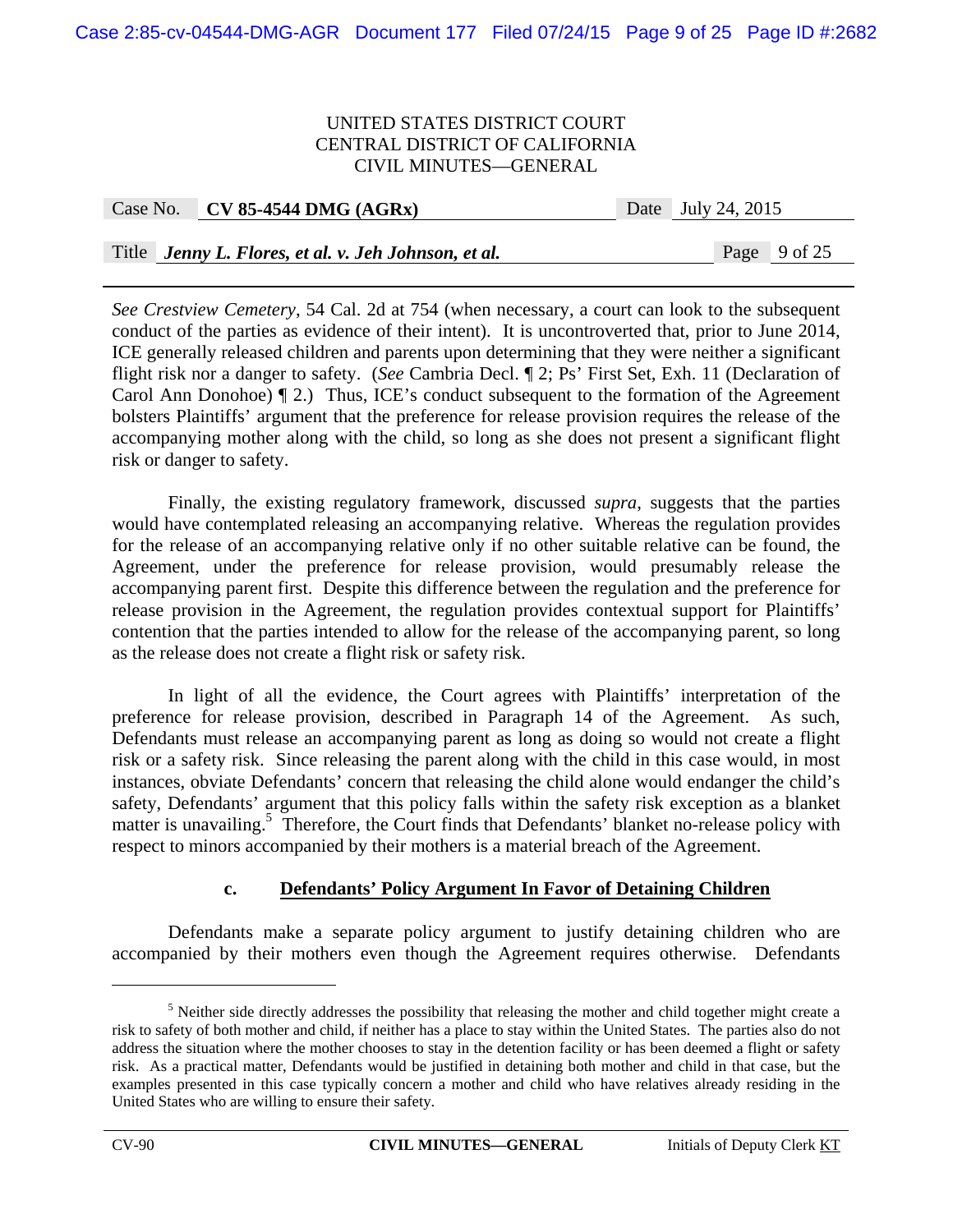## Case 2:85-cv-04544-DMG-AGR Document 177 Filed 07/24/15 Page 10 of 25 Page ID #:2683

#### UNITED STATES DISTRICT COURT CENTRAL DISTRICT OF CALIFORNIA CIVIL MINUTES—GENERAL

| Case No. CV 85-4544 DMG $(AGRx)$                     | Date July 24, 2015 |                 |
|------------------------------------------------------|--------------------|-----------------|
|                                                      |                    |                 |
| Title Jenny L. Flores, et al. v. Jeh Johnson, et al. |                    | Page $10$ of 25 |

contend that release of accompanied children and their parents gives families a strong incentive to undertake the dangerous journey to this country. Defendants support this argument with the following observations of Border Patrol officer Kevin W. Oaks:

[F]amily units apprehended by Border Patrol . . . claimed that a principal motive for entering the United States was to take advantage of the "permisos" that the United States was granting to family units. The term "permiso" in this context is used to refer to a Notice to Appear which permits aliens to depart the Border Patrol station without detention. . . .

While this impression [that the U.S. government was planning to stop issuing 'permisos' in June or July 2014] was incorrect, it speaks to the understanding of the family units that detention, and the ability to simply depart a Border Patrol station, factor strongly into their determination on when and whether to cross into the United States. . . .

Based on my experience as a Border Patrol Agent, the use of detention has historically been effective at deterring aliens (specifically aliens from countries other than Mexico) from entering the United States through the South Texas region. For example, in 1989 when there was a dramatic increase of Central American aliens illegally entering the United States, the former Immigration and Naturalization Service detailed staff to South Texas, opened temporary detention camps, and instituted a one-day expedited review of asylum applications, which dramatically reduced the average daily apprehensions of non-Mexicans along the Texas border. Similarly, in 2005 when the RGV Sector was experiencing an influx of Brazilian nationals, the implementation of expedited removal with detention quickly and significantly reduced the number of Brazilian nationals illegally entering the United States.

Consistent with the information contained in paragraphs 26 and 27, Border Patrol apprehension statistics demonstrate that, year-over-year, there has been an approximate 16% reduction in family units apprehended in the RGV Border Patrol Sector. Moreover, from July 10, 2014 until the present, there has been an approximate 63% reduction in family units apprehended in the RGV Border Patrol Sector as compared to the period between December 1, 2013 to July 9, 2014.

(Declaration of Kevin W. Oaks ("Oaks Decl.") ¶¶ 25-29.)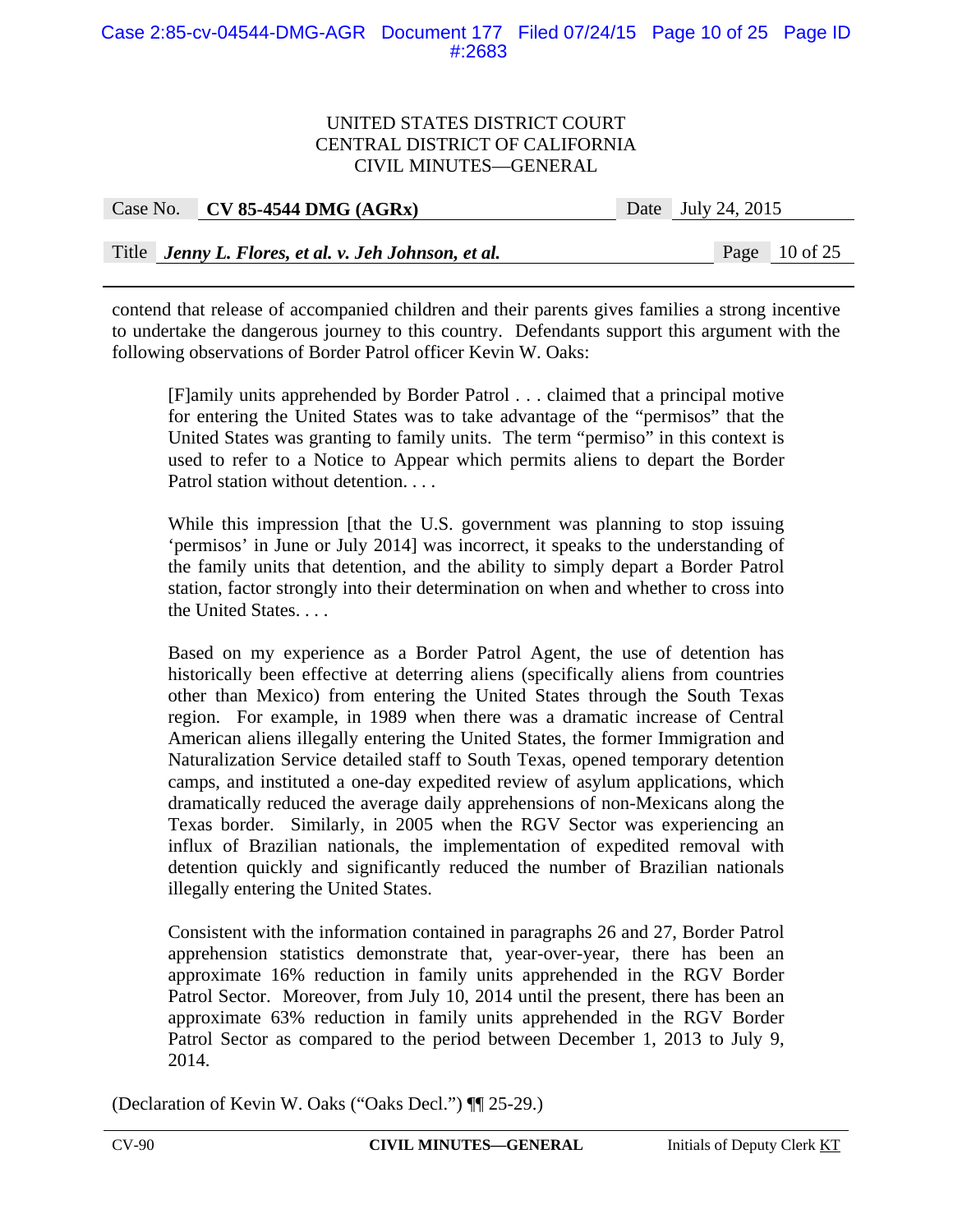#### Case 2:85-cv-04544-DMG-AGR Document 177 Filed 07/24/15 Page 11 of 25 Page ID #:2684

#### UNITED STATES DISTRICT COURT CENTRAL DISTRICT OF CALIFORNIA CIVIL MINUTES—GENERAL

| Case No. CV 85-4544 DMG $(AGRx)$ | Date July 24, 2015 |  |
|----------------------------------|--------------------|--|
|                                  |                    |  |

Title *Jenny L. Flores, et al. v. Jeh Johnson, et al.* Page 11 of 25

 Setting to one side the question of whether this policy argument is relevant to interpreting the Agreement, the Court is unconvinced of the persuasive value of the statistical evidence Defendants proffer in support of this argument. Without discounting the value of Oaks' personal observations, the Court finds that the statistical evidence he cites, as presented in his declaration, is insufficient to establish causation between Defendants' current policy of detaining femaleheaded families in family detention centers and the decline in family units apprehended at the border. Oaks bases his conclusion on evidence that past actions taken by Defendant in 1989 and 2005 resulted in reductions in apprehensions. But even assuming the prior reductions in apprehensions were in fact caused by the actions Defendant took in 1989 and 2005 (which itself is not clearly established), those actions, which consisted of expedited review and removal, are notably different from the policy that is now being contested, of detaining minors accompanied by their mothers in family detention centers for the duration of their asylum proceedings. Thus, the helpfulness of the outcomes of measures taken by Defendants in 1989 and 2005 in assessing the effectiveness of Defendants' current family detention policy is minimal at best.

Moreover, although apprehensions of family units in his sector have declined 63% from an approximately six-month period immediately before the challenged policy took effect, Oaks also mentions that apprehensions of family units had been declining 16% year-over-year for an unspecified period of time. This statistic further calls into question whether and to what extent the decline in apprehensions of family units is attributable to Defendants' recent family detention policy, given that such apprehensions were already on the decline prior to the implementation of the policy in  $2014<sup>6</sup>$ 

In sum, even assuming the dubious proposition that the Court can consider a policy argument to alter the terms of the Parties' Agreement, the Court is not persuaded by the evidence presented in support of Defendants' policy argument.<sup>7</sup>

 <sup>6</sup>  $6$  Further, at the hearing, Defendants mentioned that summer is the "high season" in border crossings. Defendants failed to account for how much of the 63% decline in family unit apprehensions from the prior sixmonth period could have been attributable to normal seasonal fluctuation. At the very least, Defendants could have provided family unit apprehension statistics by season from prior years so that the statistical significance of the 63% decline could be more readily determined.

 $<sup>7</sup>$  In the May 13, 2015 Press Release, ICE announced that, following a Washington, D.C. federal district</sup> court's injunction against invoking general deterrence in custody determinations, it "has presently determined that it will discontinue invoking general deterrence as a factor in custody determinations in all cases involving families." [Doc. # 153-1.] This announcement does not clarify, however, whether ICE has decided that it will no longer invoke general deterrence as an argument for amending the Agreement. In the absence of such clarification, the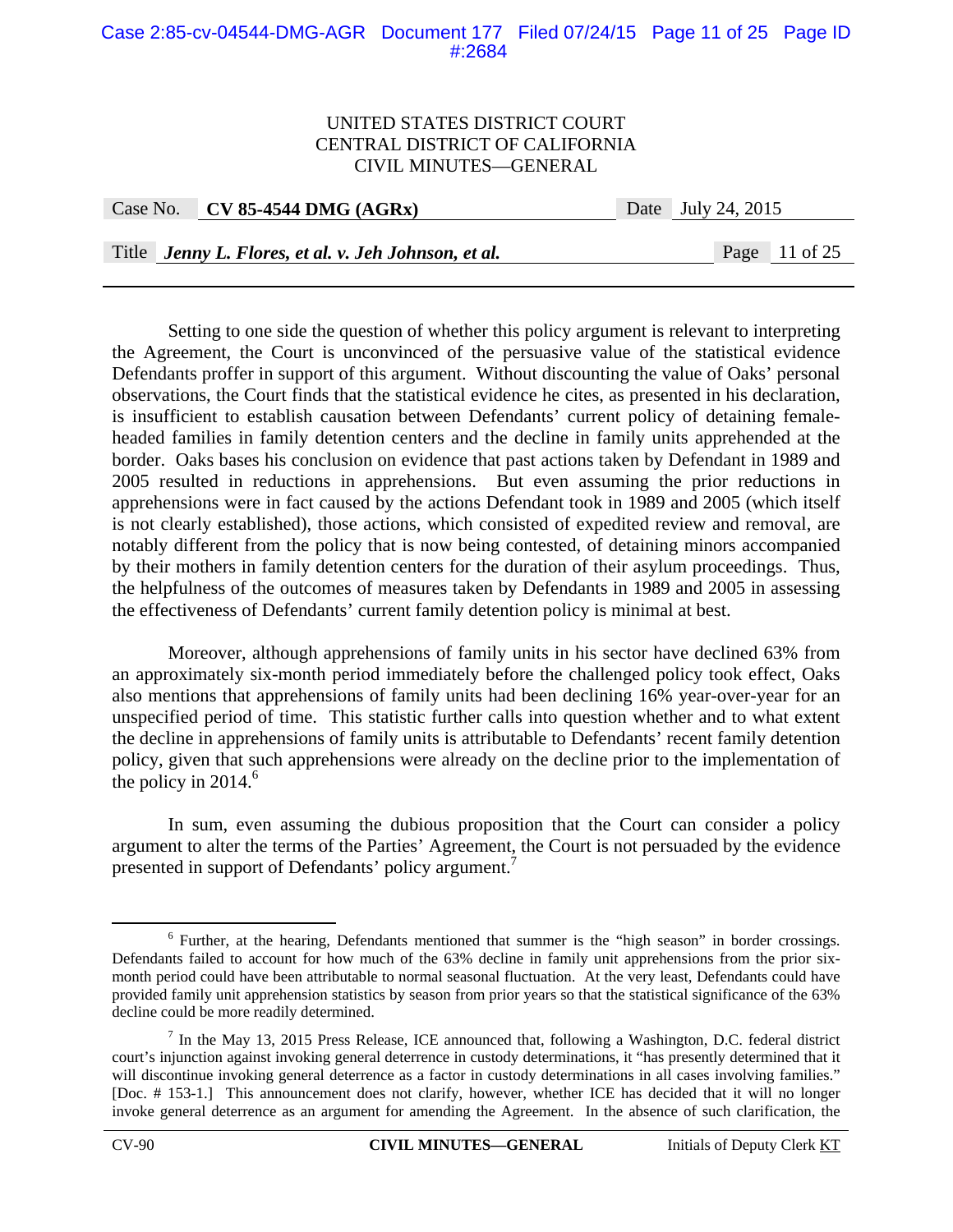| Case No. $CV 85-4544 DMG (AGRx)$ |
|----------------------------------|
|                                  |

Date July 24, 2015

Title *Jenny L. Flores, et al. v. Jeh Johnson, et al.* Page 12 of 25

## **2. "Non-Secure, Licensed Facilities" Provision**

Plaintiffs assert that Defendants have materially breached the Agreement because they are obligated, but have failed, to house the children they do *not* release in non-secure facilities that are licensed to care for dependent children. (Mot. to Enforce at 2-3; *see* Ps' First Set, Exh. 23 (Declaration of Carlos Holguín ("Holguín Decl.")) ¶¶ 4-5; Ps' First Set, Exh. 16 ("Affidavit of Adriana Piñon") (confirming that the Karnes Family Residential Center, in Karnes City, Texas, and the T. Don Hutto Residential Center, in Taylor, Texas, are not licensed by the state's Department of Family and Protective Services).)

The Agreement provides the following: "In any case in which the INS does not release a minor pursuant to Paragraph 14, . . . [e]xcept as provided in Paragraphs 12 or 21, such minor shall be placed temporarily in a licensed program  $\ldots$  ." (Agreement ¶ 19.) A "licensed program" is defined as a "program, agency or organization that is licensed by an appropriate State agency to provide residential, group, or foster care services for dependent children . . . ." (*Id.* ¶ 6.) The Agreement further requires that '[a]ll homes and facilities operated by licensed programs . . . shall be non-secure as required under state law . . . ." (*Id.* ¶ 23.) Thus, according to the language of the Agreement, Defendants must house children who are not released in a non-secure facility that is licensed by an appropriate state agency to care for dependent children.

Defendants argue that the licensing provision cannot be interpreted to apply to family residential centers because (1) these centers did not exist at the time the agreement was formed, and (2) there is no state licensing process available now—nor was there in 1997—for facilities that hold children in custody along with their parents or guardians. Defendants reason backwards. Rather than considering whether the policy Defendants decided to enact in 2014 was contemplated by the parties to the Agreement in 1997, the Court's task is to examine whether Defendants' actions in 2014 satisfy the obligations set forth in the 1997 Agreement. Under the Agreement, Defendants are required to provide children who are not released temporary placement in a licensed program. The fact that the family residential centers cannot be licensed

Court proceeds on the assumption that general deterrence continues to be Defendants' primary policy justification for their detention of accompanied minors.

Alternatively, if Defendants mean they are no longer invoking general deterrence as a reason to amend the Agreement as well, this change would only strengthen the Court's finding, discussed *infra*, that no change in factual circumstances warrants modification of the Agreement. The primary, if not *only*, justification that Defendants presented for detaining female-headed families was the supposed deterrent effect that such a measure would have on prospective entrants. If Defendants have indeed abandoned this rationale for family detention, then Defendants have no other basis—at least, none that they have presented to this Court—for detaining female-headed families.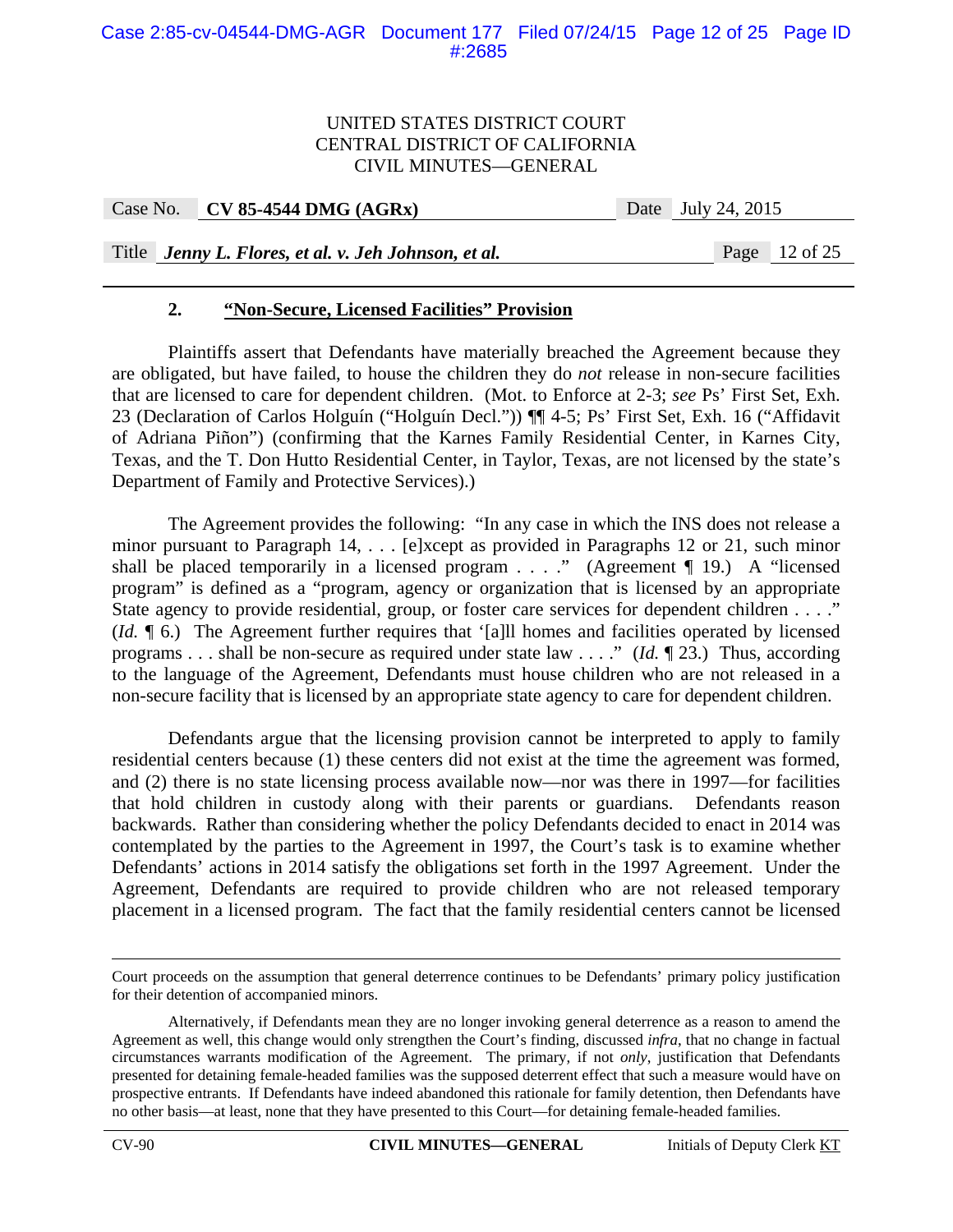## Case 2:85-cv-04544-DMG-AGR Document 177 Filed 07/24/15 Page 13 of 25 Page ID #:2686

#### UNITED STATES DISTRICT COURT CENTRAL DISTRICT OF CALIFORNIA CIVIL MINUTES—GENERAL

| Case No. CV 85-4544 DMG $(AGRx)$                     | Date July 24, 2015 |
|------------------------------------------------------|--------------------|
|                                                      |                    |
| Title Jenny L. Flores, et al. v. Jeh Johnson, et al. | Page 13 of 25      |

by an appropriate state agency simply means that, under the Agreement, class members cannot be housed in these facilities except as permitted by the Agreement.<sup>8</sup>

Furthermore, Defendants contend that even if they are not following the letter of the law, they are following the spirit. Defendants argue that ICE family residential facilities substantially comply with the requirements of the Agreement despite the absence of licensing. *See Jeff D. v. Otter*, 643 F.3d 278, 283-84 (9th Cir. 2011) ("Because consent decrees have many of the attributes of ordinary contracts [and] . . . should be construed basically as contracts, the doctrine of substantial compliance, or substantial performance, may be employed.") (internal citation and quotation marks omitted).

 According to Defendants, ICE family residential centers comply with ICE Family Residential Standards (available at http://www.ice.gov/detention-standards/family-residential), which were developed with input from medical, psychological, and educational experts, as well as civil rights organizations. These centers, according to Defendants, afford detainees many amenities, including meals, medical and dental services, recreational opportunities, and education for school-age children.<sup>9</sup>

 $\begin{array}{c|c}\n\hline\n\text{1} & \text{2} & \text{3} \\
\hline\n\text{2} & \text{3} & \text{4}\n\end{array}$ <sup>8</sup> Defendants concede that the logical outcome of applying the licensing provision to family residential centers would be to make it impossible for ICE to house families at the family residential centers. Defendants also contend that it would have to mean separating accompanied children from their parents or legal guardians. Although the Agreement does not mandate that Defendants must release parents or legal guardians in all circumstances, Defendants certainly can and must make individualized determinations about whether releasing the parent is appropriate in a given situation. Defendants can also use the family residential centers as temporary facilities consistent with Paragraph 12A of the Agreement.

 $9$  Chief of Juvenile and Family Residential Management Unit ("JFRMU") Stephen M. Antokowiak attests to the conditions described below at the Karnes Family Residential Center ("KFRC"), in Karnes, Texas, which opened on July 31, 2014 and has 532 beds, and the South Texas Family Residential Center ("STFRC"), in Dilley, Texas, which opened on December 18, 2014 and has 480 beds. (*See* Declaration of Stephen M. Antkowiak ("Antkowiak Decl.") ¶¶ 5, 18.)

Upon arrival at the KFRC, families are brought into the intake room, where there is seating and a refrigerator stocked with beverages and snacks. (*See* Antkowiak Decl. ¶ 6, Exh. 2 ("Photograph of KFRC Intake Room").) Families may then select their own non-institutional clothing from a clothing storage room or wear the clothing they brought with them. (*See* Antkowiak Decl. ¶ 7, Exh. 2 ("Photograph of KFRC Clothing Storage Room").) For every two KFRC housing suites, each of which contains six beds to accommodate one or more families, there is an indoor day room, which features a flat-screen television, access to telephones, a refrigerator with snacks and beverages, and playpens and toys. (*See* Antkowiak Decl. ¶ 8, Exh. 4 ("Photograph of a KFRC Sleeping Area of Housing Suite"); Antkowiak Decl. ¶ 9, Exh. 5 ("Photograph of a KFRC Day Room").) Meanwhile, a typical STFRC housing unit consists of two bedrooms of four beds each, which can accommodate one or more families. (*See* Antkowiak Decl. ¶ 17, Exh. 16, 17 ("Photographs of STFRC Bedroom Areas of a Housing Unit").) Each housing unit has a family room featuring a sitting area, a flat-screen television, a telephone, and a kitchenette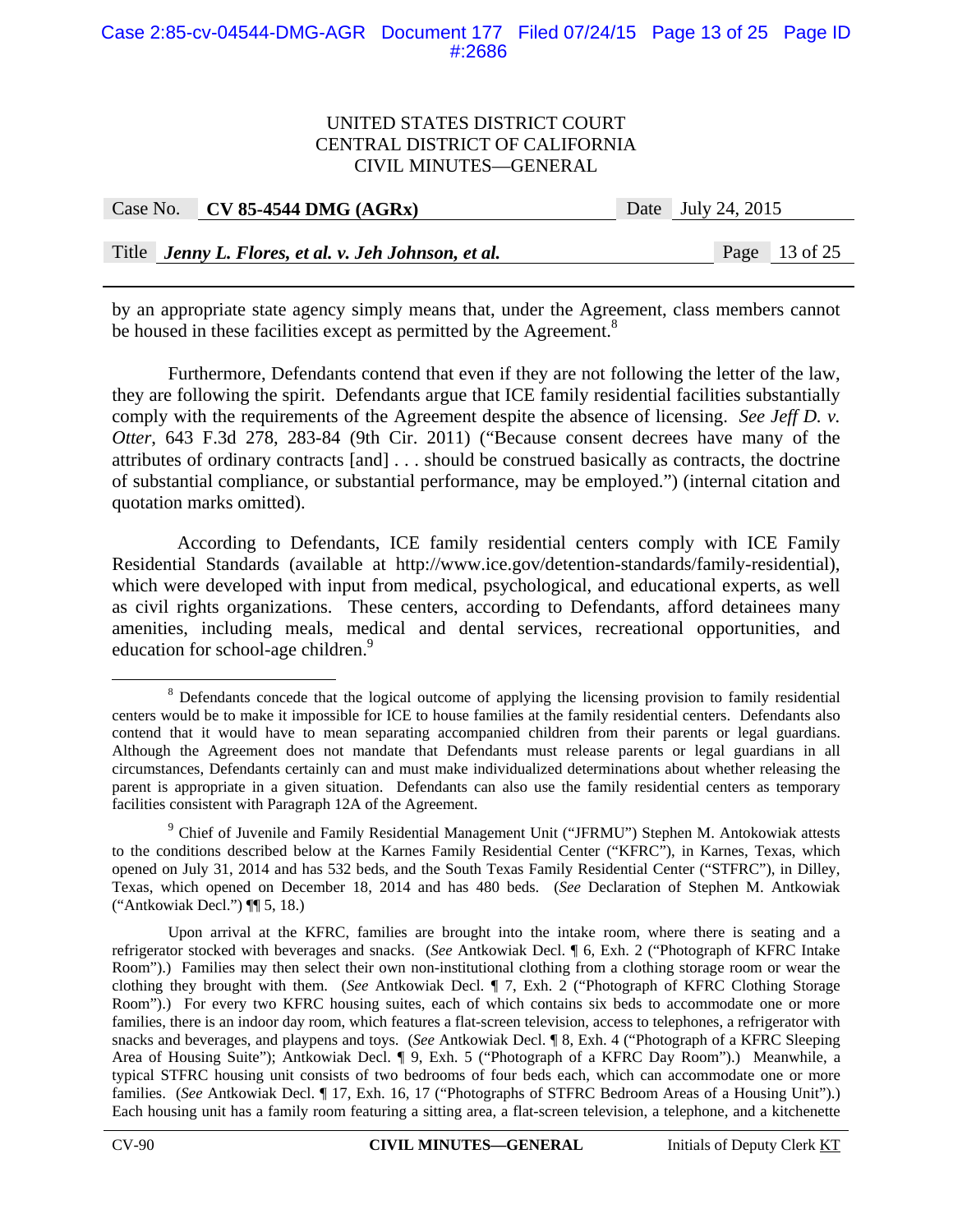## Case 2:85-cv-04544-DMG-AGR Document 177 Filed 07/24/15 Page 14 of 25 Page ID #:2687

#### UNITED STATES DISTRICT COURT CENTRAL DISTRICT OF CALIFORNIA CIVIL MINUTES—GENERAL

| Case No. | <b>CV 85-4544 DMG (AGRx)</b> |  |
|----------|------------------------------|--|
|----------|------------------------------|--|

Date July 24, 2015

Title *Jenny L. Flores, et al. v. Jeh Johnson, et al.* Page 14 of 25

With evidence in the form of declarations, Plaintiffs contradict aspects of Defendants' rosy account of the conditions in the centers and contend that they are not acceptable. (*See, e.g.*, Ps' First Set, Exh. 12 ("J\_H\_M Decl.")  $\P$  10, 11 ("There are no classes for my children here; we are told they will start the 29th of this month. . . . We are not permitted visits with our family members."); Ps' First Set, Exh. 14 ("M\_F\_S Decl.") ¶ 9 ("My two sons have both been ill since we arrived in Artesia. They had fever and coughs for about a week, and were also vomiting and diarrhea [sic]... The doctor told me they didn't have medicine for them and that they should just drink water. More recently medicine arrived, and now both are getting better.").

Assuming the conditions are acceptable or even outstanding, however, Defendants cannot be in substantial compliance with the Agreement because the facilities are secure and nonlicensed. The purpose of the licensing provision is to provide class members the essential protection of regular and comprehensive oversight by an independent child welfare agency. Defendants agree with Plaintiffs that oversight was the animating concern behind the licensing provision. Defendants respond that the facilities are subject to inspections by the ICE Office of Professional Responsibility's Office of Detention Oversight and an independent compliance inspector. (*See* Declaration of Tae D. Johnson ("Johnson Decl.") ¶ 19.) Furthermore, Defendants have filed a motion to modify the Agreement to allow for Plaintiffs to have oversight regarding compliance. Nonetheless, Defendants' responses do not satisfy the Agreement's unambiguous mandate to place children it does not release in "a program, agency or organization that is licensed by an appropriate State agency to provide residential, group, or foster care services for dependent children." (Agreement ¶ 6.)

with a refrigerator that is re-stocked with beverages and snacks twice a day. (*See* Antkowiak Decl. ¶ 18, Exh. 18, 19 ("Photographs of an STFRC Family Room of a Housing Unit").)

The centers also contain open recreational areas for sports and play areas for younger children. (*See*  Antkowiak Decl. ¶ 10, Exh. 6, 7 ("Photographs of the KFRC Soccer Field and Play Area"); Antkowiak Decl. ¶ 19, Exh. 20 ("Photograph of STFRC Recreational Areas").) In addition, the centers provide state-licensed teachers to all school-age children, where the classroom ratio is one teacher to 20 students, and both recreational and law library services to residents. (*See* Antkowiak Decl. ¶ 11, Exh. 8 ("Photograph of a KFRC Classroom"); Antkowiak Decl. ¶ 12, Exh. 9 ("Photograph of KFRC's Recreational Library with Play Areas"); Antkowiak Decl. ¶ 20, Exh. 21, 22, 23, 24 ("Photographs of STFRC Classrooms"); Antkowiak Decl. ¶ 22, Exh. 27, 28 ("Photographs of STFRC's Recreational and Law Libraries").) Residents have access to medical, dental, and social services. (*See* Antkowiak Decl. ¶ 13, Exh. 10, 11 ("Photographs of KFRC Dental Examining Rooms"); Antkowiak Decl. ¶ 24, Exh. 32, 33 ("Photographs of STFRC Medical Examining/Treatment Rooms").) Finally, the centers also serve three dieticianapproved meals a day. (*See* Antkowiak Decl. ¶ 14, Exh. 12, 13 ("Photographs of KFRC's Salad Bar and Snack Refrigerator"); Antkowiak Decl. ¶ 23, Exh. 29, 30, 31 ("Photographs of STFRC's Dining Room and Food Service").)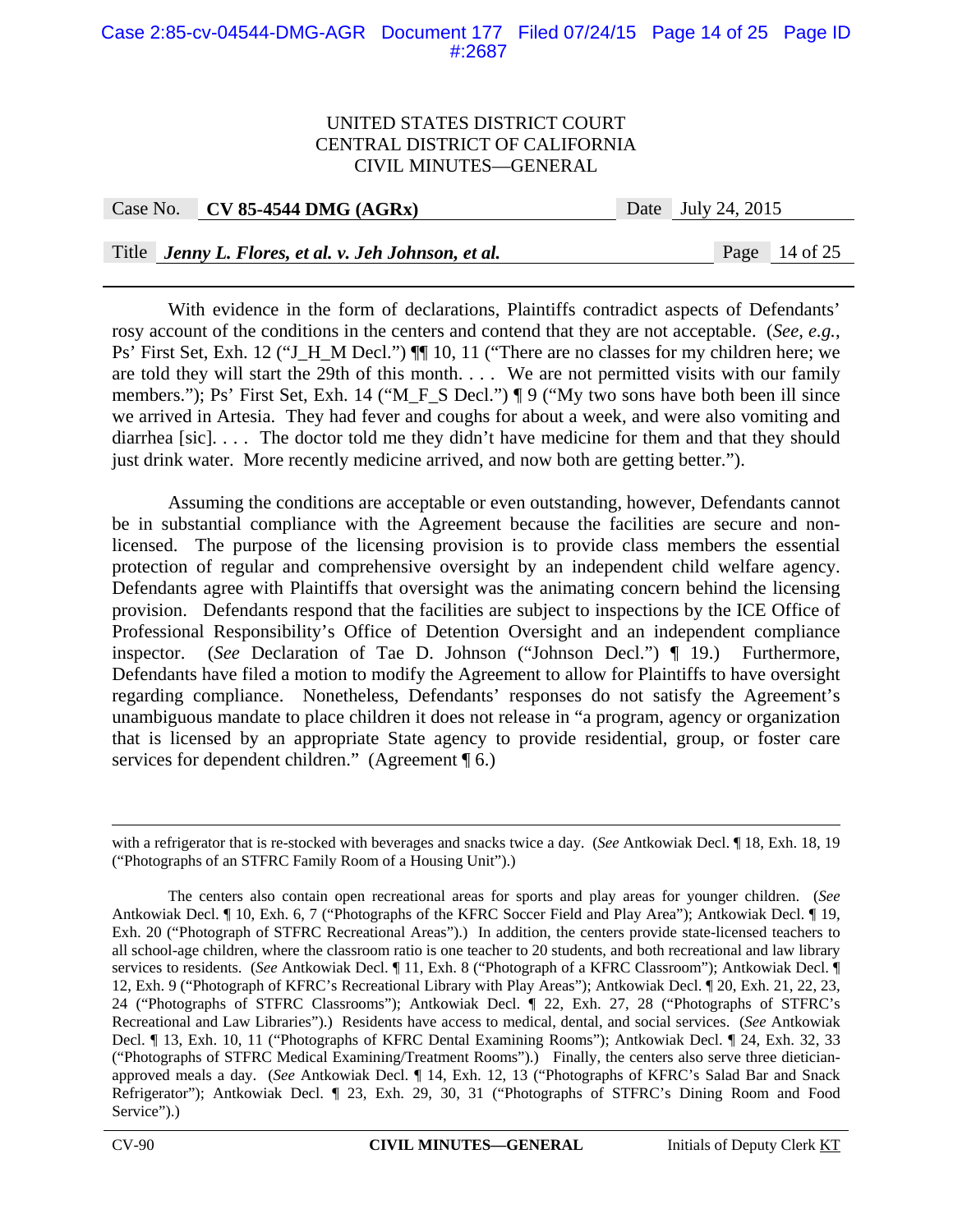## Case 2:85-cv-04544-DMG-AGR Document 177 Filed 07/24/15 Page 15 of 25 Page ID #:2688

### UNITED STATES DISTRICT COURT CENTRAL DISTRICT OF CALIFORNIA CIVIL MINUTES—GENERAL

| Case No. CV 85-4544 DMG $(AGRx)$                     | Date July 24, 2015 |  |
|------------------------------------------------------|--------------------|--|
|                                                      |                    |  |
| Title Jenny L. Flores, et al. v. Jeh Johnson, et al. | Page 15 of 25      |  |

Moreover, even if the Court disregards the conditions in, and the unlicensed status of, the facilities, the facilities are secure, which violates the Agreement's requirement that "[a]ll homes and facilities operated by licensed programs . . . shall be non-secure as required under state law . . . ." (Agreement ¶ 23.) Plaintiffs proffer evidence showing that ICE's detention facilities are secure.

The Karnes City facility is a large block building, which appeared to have only one entrance. To enter, my colleagues and I were required to deposit our cell phones in a metal locker, exchange our driver's licenses for visitor's badges, pass our personal items through an X-ray machine, and walk through a metal detector. We were then directed to a sally port, which comprised two heavy metal doors with a small room between. We passed through one door, it closed behind us; we were then directed to display our visitor's badges to a guard behind heavy glass; the second door was opened, we walked through, and we then reached the interior of the facility.

The Karnes facility is constructed of concrete block. A staff member stated the facility had been designed to house adult male prisoners. . . . In the central open area I saw neither a direct view nor access to the outside: it was effectively surrounded by the high block walks of the facility itself, denying those inside any means of ingress or egress except via the secure entrance I earlier described. Facility staff stated that children detained at Karnes have never been permitted outside the facility to go to the park, library, museum, or other public places. Children attend school exclusively within the walls of the facility itself. Detainees, including children, are required to participate in a "census" or headcount three times daily.

## (Holguín Decl. ¶¶ 4-5.)

Defendants do not dispute that the facilities are secure. Nor have Defendants argued that this provision is not a material term in the Agreement. Plaintiffs present evidence that secure confinement can inflict long-lasting psychological, developmental, and physical harm on children regardless of other conditions. (*See* Ps' First Set, Exh. 24 (Declaration of Luis H. Zayas ("Zayas Decl.")) ¶¶ 1-6.) Plaintiffs also proffer evidence that the children at KFRC specifically "are suffering emotional and other harms as a result of being detained." (*Id.* ¶ 10.)

Because the centers are secure, unlicensed facilities, and the provision is a material term in the Agreement, Defendants cannot be deemed in substantial compliance with the Agreement.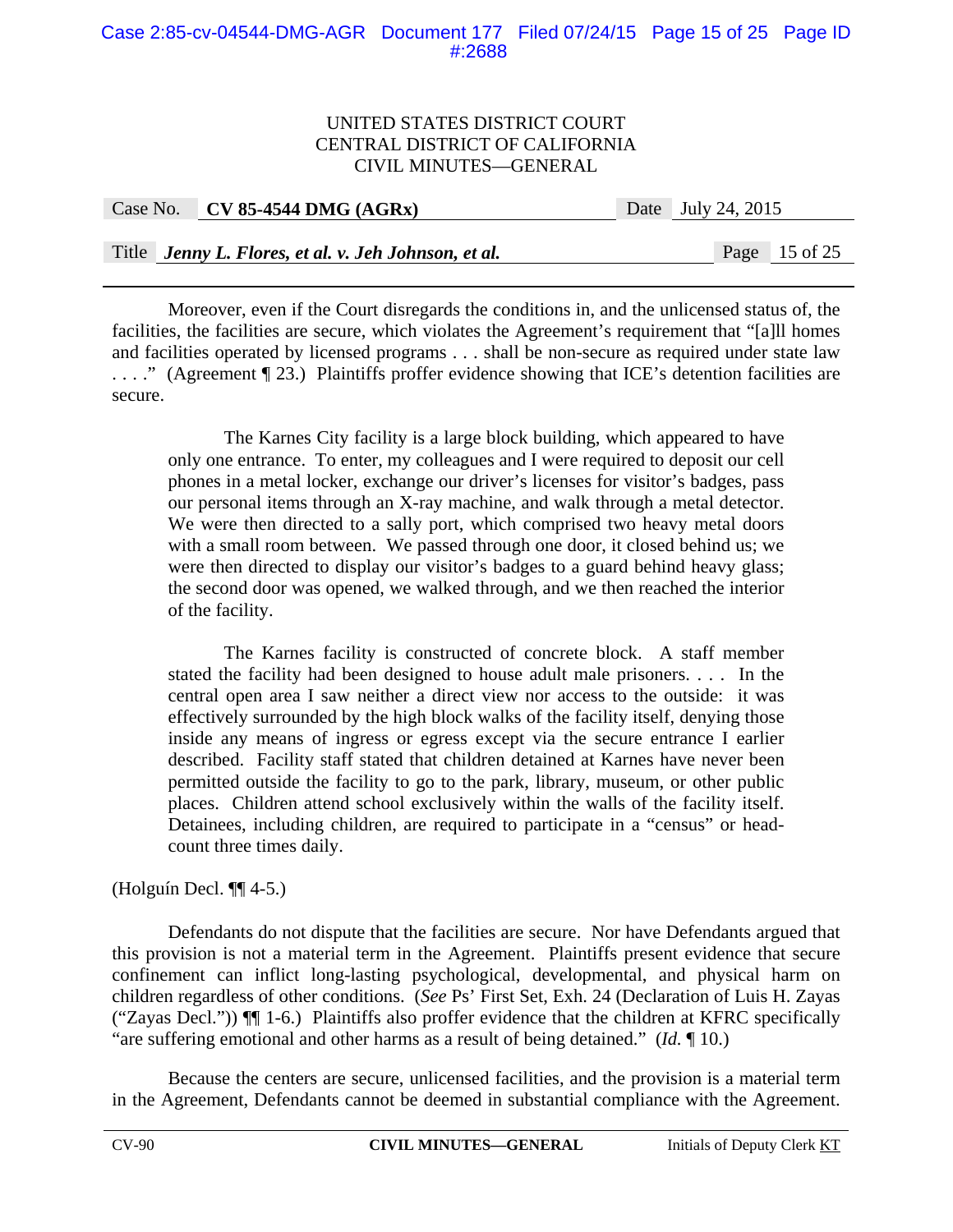| Case No. CV 85-4544 DMG $(AGRx)$                     | Date July 24, 2015 |               |  |
|------------------------------------------------------|--------------------|---------------|--|
|                                                      |                    |               |  |
| Title Jenny L. Flores, et al. v. Jeh Johnson, et al. |                    | Page 16 of 25 |  |

Thus, Defendants have materially breached the Agreement's requirement that children who are not released be housed in non-secure, licensed facilities.

## **3. "Custody" Provision**

Upon apprehension, class members are taken to a Border Patrol station, where they spend one to several nights in holding cells before they are turned over to the Office of Refugee Resettlement, if unaccompanied, or to ICE for longer-term housing, if accompanied. *See* 6 U.S.C. § 279. Plaintiffs argue that Defendants have materially breached the Agreement by holding recently apprehended children in facilities that do not comply with the following provision:

Following arrest, the INS shall hold minors in facilities that are safe and sanitary and that are consistent with the INS's concern for the particular vulnerability of minors. Facilities will provide access to toilets and sinks, drinking water and food as appropriate, medical assistance if the minor is in need of emergency services, adequate temperature control and ventilation; ...

(Agreement ¶ 12.)

Plaintiffs proffer evidence, in the form of numerous declarations from recent detainees, testifying to conditions that do not meet the "safe and sanitary" standard described in Paragraph 12 of the Agreement. These conditions include extreme cold. Numerous declarants referred to CBP facilities as *hieleras* or "iceboxes" and described being given coverings of aluminum foil that were inadequate to keep them warm. (*See, e.g.*, Ps' First Set, Exh. 18 ("D\_V\_A Decl.") ¶ 4 ("We were given nothing to keep warm except a cover of aluminum foil"); Ps' First Set, Exh. 44 ("A\_F\_D Decl.")  $\P$  5 ("The very big room was very cold. It was like a 'hielera' (ice box). . . . There were no blankets or mattresses, and they only gave us one aluminum blanket each to keep ourselves warm. It was not enough, and my daughter and I were both very cold."); Ps' First Set, Exh. 45 ("H\_M\_P Decl.") ¶ 8 ("When I was in the 'Perrera,' I was with 8 moms, with their small babies. We were given a small mattress and an aluminum blanket. . . . It was also super cold in that place  $\dots$ .").)

Recent detainees also testified to overcrowding. Children and their mothers were held for one to three days in rooms with 100 or more unrelated adults and children, which forced children to sleep standing up or not at all. (*See, e.g.*, D\_V\_A Decl. ¶ 4 ("The Border Patrol put us in a cell with 100 other women and children. There were so many of us that only perhaps half of us could lie down."); A\_F\_D Decl. ¶ 5 ("There were about one hundred and fifty people in the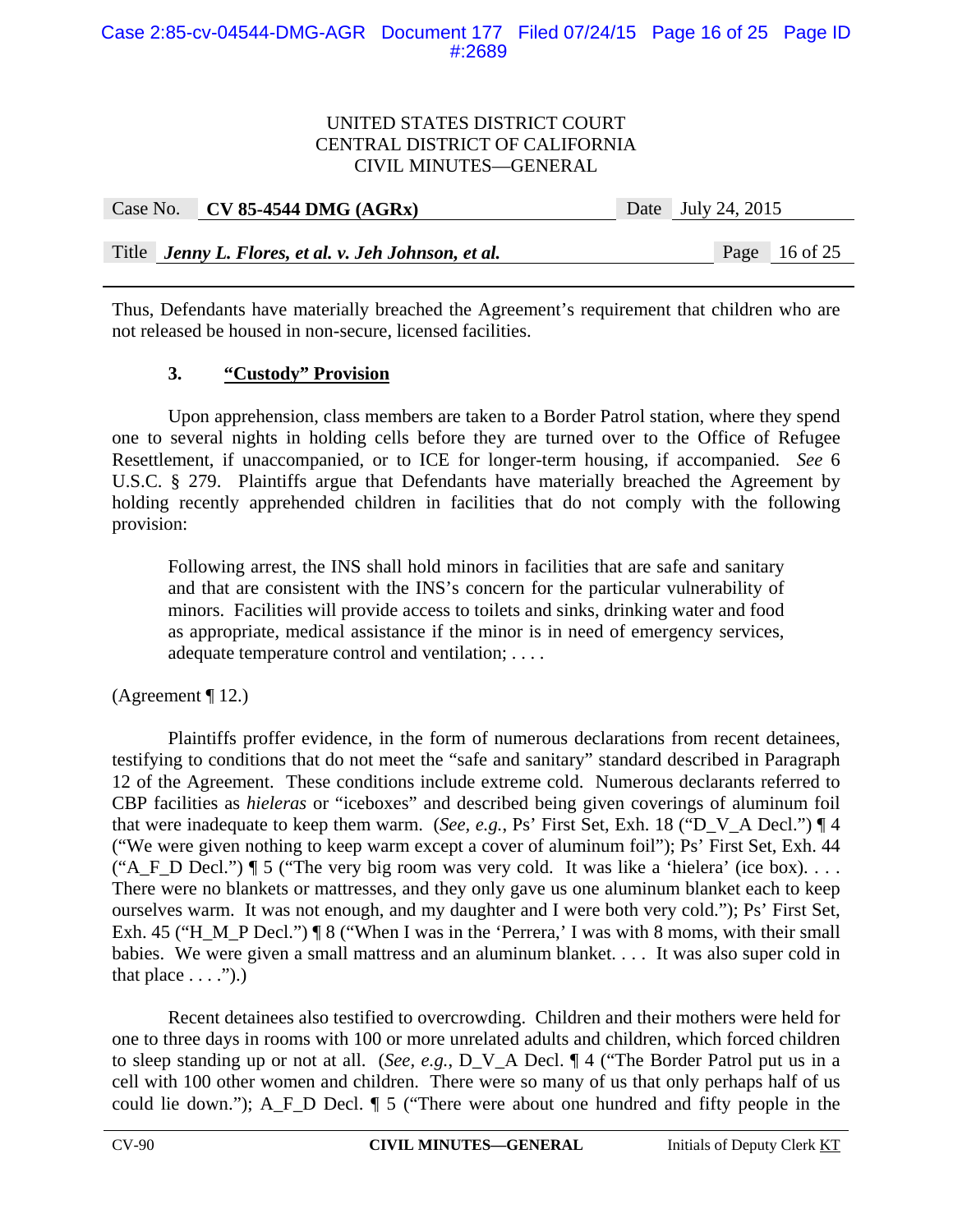### Case 2:85-cv-04544-DMG-AGR Document 177 Filed 07/24/15 Page 17 of 25 Page ID #:2690

#### UNITED STATES DISTRICT COURT CENTRAL DISTRICT OF CALIFORNIA CIVIL MINUTES—GENERAL

| Case No. $\vert$ CV 85-4544 DMG (AGRx)               | Date July 24, 2015 |                 |  |
|------------------------------------------------------|--------------------|-----------------|--|
|                                                      |                    |                 |  |
| Title Jenny L. Flores, et al. v. Jeh Johnson, et al. |                    | Page $17$ of 25 |  |

room. It was very crowded, and there was no space to even lie down on the floor. . . . My daughter and I had to sleep standing up.").)

Inadequate nutrition and hygiene were also reported. (*See, e.g.*, D\_V\_A Decl. ¶ 5 ("The cell had only two toilets for all of us to use. . . . There was no waste basket in the stalls, so people had to throw used Kotex and used toilet paper on the floors."); Ps' First Set, Exh. 49 ("L\_B\_S Decl.")  $\P$  6 ("In the jail in McAllen . . . [t]he moms slept there in the bathroom, with their babies in their arms. . . . The immigration officials, when the people asked for something to drink or to eat they answered that it wasn't their country, it wasn't their house. So they didn't bring them anything."); Ps' First Set, Exh. 39 ("S\_B\_D Decl.") ¶ 5 ("We were fed twice, and both times it was just bread with ham and a juice box.").)

In response, Defendants contend that given the volume of individuals passing through a Border Patrol station each day as well as the short duration of their stay at a Border Patrol station, it would be impossible to provide the same level of care at a Border Patrol station as one would expect at a longer-term facility. Nevertheless, Defendants argue that they have met the minimal standards set forth in the Agreement. Defendants rely solely on their Hold Rooms and Short Term Custody Policy and Oaks' declaration to support the proposition that they have met the appropriate standards.

According to Oaks, after an individual has been brought to a Border Patrol station, the individual undergoes a preliminary health screening. (*See* Oaks Decl. ¶ 10.) If the individual displays any symptoms of illness or complains of illness, the individual is either treated by a contract medical provider at the facility or taken to the appropriate medical facility, such as the local emergency department. (*Id.*  $\P$  10, 11.) After the health screening, the detainees are separated by age and gender, although "every effort is made to keep young children with their parents." *(Id.* 12.) Border Patrol policy mandates that each facility be kept "safe, secure, and clean with sufficient space and the appropriate number of toilets for the occupants it is designed to accommodate." (*Id.* ¶ 13.) A hold room is typically constructed of "impervious materials that can be easily cleaned and are hygienic," and "supervisors are required to ensure that each cell is regularly cleaned and sanitized." (*Id.* ¶ 15.) There are no trash cans in the hold rooms for safety reasons, as they may be used as a weapon. (*Id.* ¶ 16.) Similarly, the lights are kept on at all times for security reasons and operational necessity. (*Id.* ¶ 19.) According to Defendants, the temperature is maintained at a "comfortable temperature," although "those who are not accustomed to air conditioning at times find it cooler than they are accustomed to." (*Id.* ¶ 20.) Defendants also explain that the use of mylar blankets is necessary in order to provide costeffective, sanitary bedding that does not require routine laundering or transmit communicable diseases such as lice or scabies. (*Id.* ¶ 21.)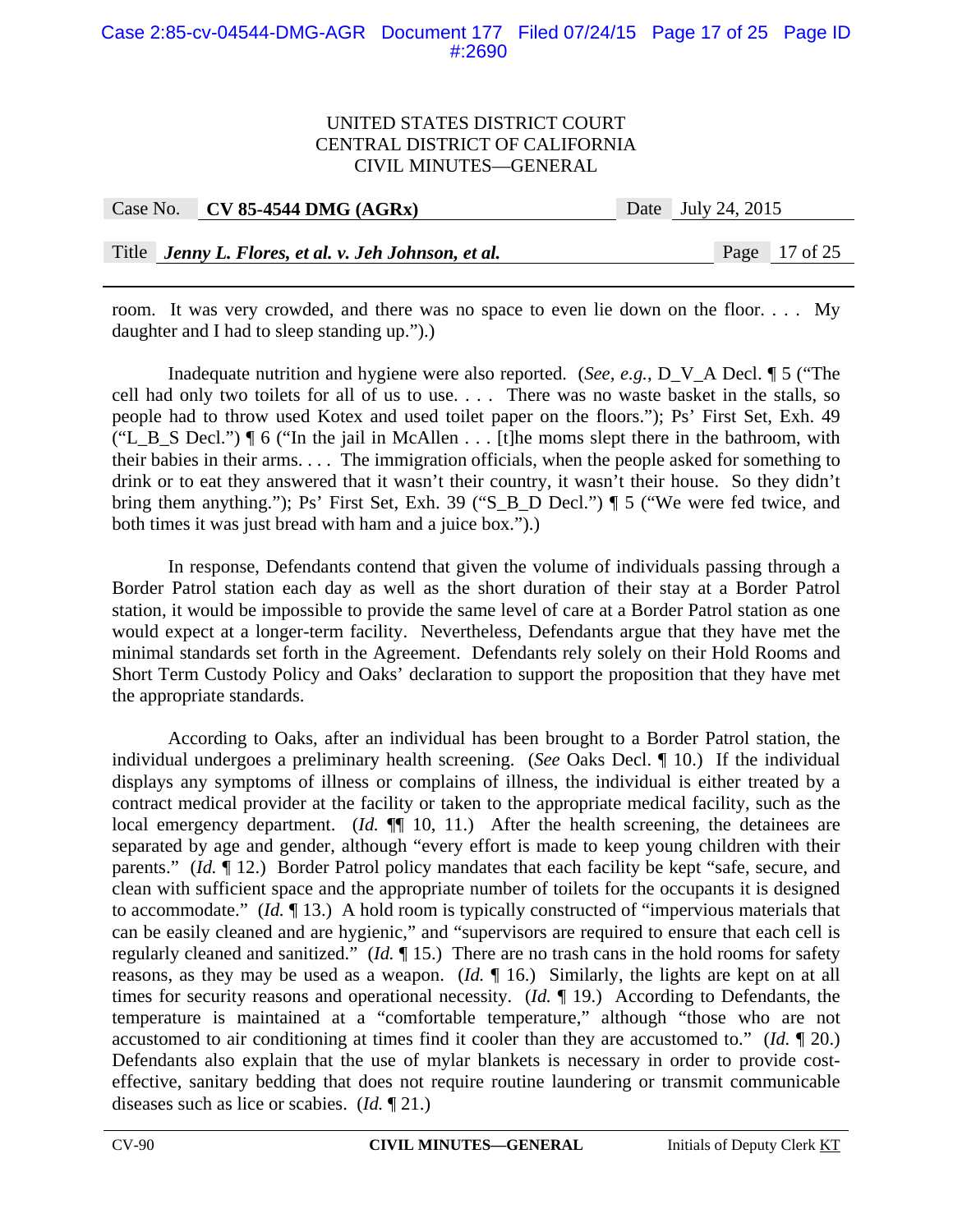## Case 2:85-cv-04544-DMG-AGR Document 177 Filed 07/24/15 Page 18 of 25 Page ID #:2691

#### UNITED STATES DISTRICT COURT CENTRAL DISTRICT OF CALIFORNIA CIVIL MINUTES—GENERAL

| Case No. CV 85-4544 DMG $(AGRx)$ | Date July 24, 2015 |
|----------------------------------|--------------------|
|                                  |                    |

Title *Jenny L. Flores, et al. v. Jeh Johnson, et al.* Page 18 of 25

The testimony of one Border Patrol official regarding CBP's policies is insufficient to outweigh the evidence presented by Plaintiffs of the widespread and deplorable conditions in the holding cells of the Border Patrol stations. It is true that the Agreement holds Defendants to a lower standard—"safe and sanitary"—with respect to the temporary holding cells. But Defendants have wholly failed to meet even that minimal standard. With respect to the overcrowded and unhygienic conditions of the holding cells, all that Defendants have done is point to their own policies requiring sufficient space, an appropriate number of toilets, and regular cleaning and sanitizing. The mere existence of those policies tells the Court nothing about whether those policies are actually implemented, and the current record shows quite clearly that they were not. Furthermore, with respect to the temperature of the cells, the provision of mylar coverings, the absence of trash cans, and the policy of keeping the lights on at all times, Defendants have only confirmed the veracity of Plaintiffs' testimony in the course of attempting to justify these conditions. Finally, Defendants have said nothing to contradict Plaintiffs' accounts of inadequate nutrition, nor to offer impossibility or similar doctrines as a defense to the apparent contractual violation.

In light of the voluminous evidence that Plaintiffs have presented of the egregious conditions of the holding cells, the Court finds that Defendants have materially breached the Agreement's term that Defendants provide "safe and sanitary" holding cells for class members while they are in temporary custody.

#### **III. MOTION TO AMEND**

 Because the Court has found Defendants in material breach of the Agreement in the respects described *supra*, Defendants move to modify the Agreement pursuant to Fed. R. Civ. P.  $60(b)(5)$  and  $(6)$ .

Defendants seek to modify the Agreement in four ways. First, Defendants seek to eliminate or amend portions of the Agreement that have been superseded by, or are inconsistent with, the HSA and the TVPRA. Defendants ask that the Agreement reflect the changed responsibilities of DHS and HHS, and the abolishment of the INS, following the HSA and the TVPRA. In particular, Defendants seek to amend Section VI of the Agreement relating to the "General Policy Favoring Release," which provides:

Where the INS determines that the detention of the minor is not required either to secure his or her timely appearance before the INS or immigration court, or to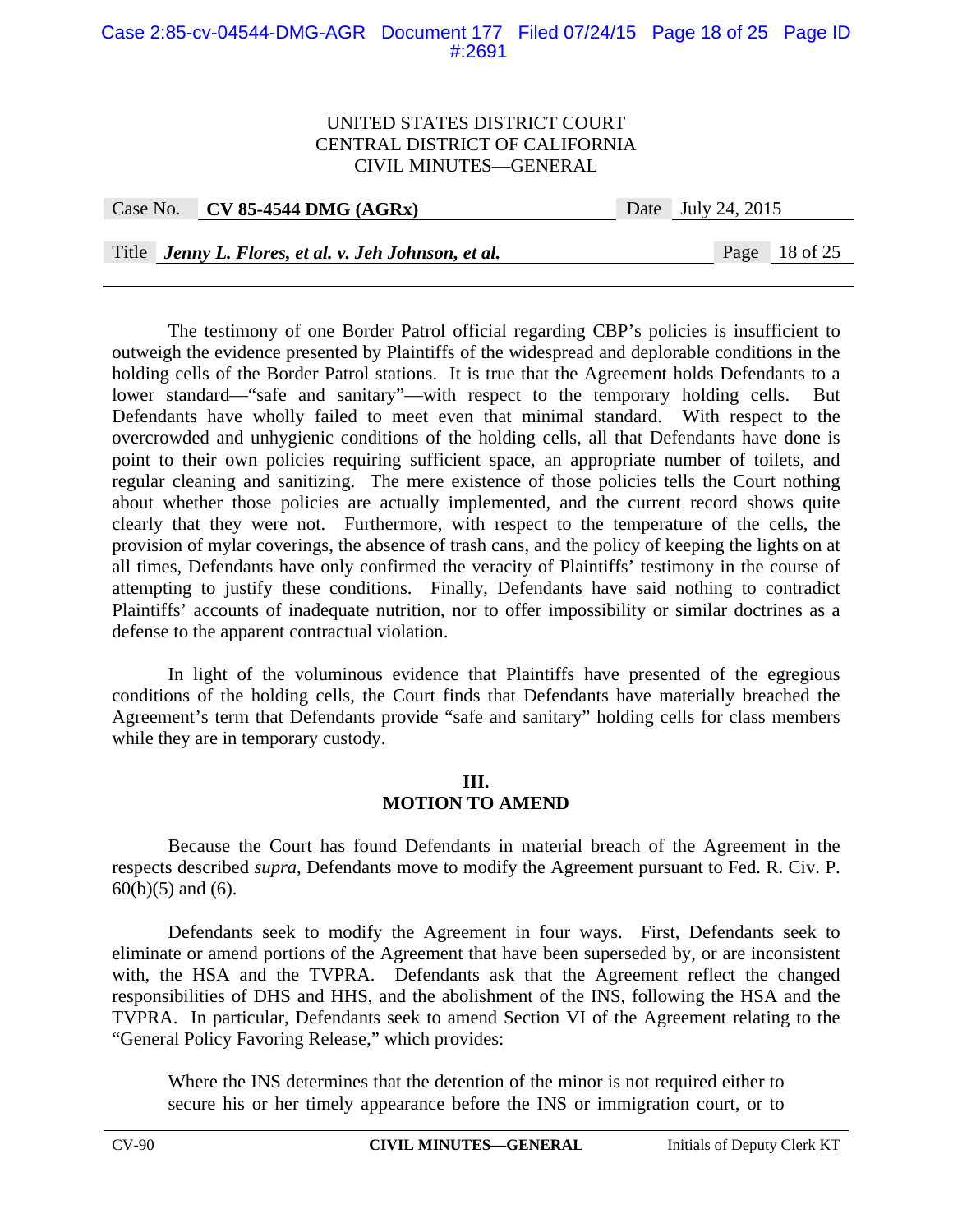| Case No. CV 85-4544 DMG $(AGRx)$ | Date July 24, 2015 |
|----------------------------------|--------------------|
|                                  |                    |

Title *Jenny L. Flores, et al. v. Jeh Johnson, et al.* Page 19 of 25

ensure the minor's safety or that of others, the INS shall release a minor from its custody without unnecessary delay, in the following order of preference, to: A. a parent; B. a legal guardian; C. an adult relative (brother, sister, aunt, uncle, or grandparent) . . . .

(Agreement ¶ 14.) Defendants argue that "significant portions of this paragraph have been substantially superseded by the TVPRA," and to the extent the Agreement is inconsistent with the statute it should be modified.

Second, Defendants would like clarification that the preference for release of alien minors to a parent, legal guardian, or adult relative, does not apply to minors who arrive in the United States accompanied by a parent or legal guardian. Defendants argue that, if the provision is enforced as written, ICE would be required to separate families if it wishes to detain an adult alien accompanied by a child. This outcome would negatively impact ICE's ability to exercise its discretion to detain individuals as necessary and as it is authorized to do under the INA. The enforcement of the provision would also hamper Defendants' ability to operate the family residential facilities, which in turn would deprive Defendants of a tool in sending a message to families that they cannot illegally cross the border.

Third, Defendants would like to make clear that the state licensing requirement for housing minors does not apply to family residential facilities. Defendants reason that, because state licensing requirements cannot be applied to the facilities, the licensing requirement should be eliminated. Defendants have instead proposed that ICE be bound by the requirements in Attachment 1 with respect to the conditions at these facilities, as well as independent monitoring and reporting requirements to ensure compliance.

Fourth, Defendants seek to amend ongoing reporting requirements to eliminate the reporting requirements that applied to the implementation of the original Agreement in 1997 and to add reporting requirements related to the inspection of family residential facilities.

## **A. Legal Standard**

A court may, on "motion and just terms," "relieve a party or its legal representative from a final judgment, order, or proceeding" if "applying it prospectively is no longer equitable." Fed. R. Civ. P. 60(b)(5); *see Rufo v. Inmates of Suffolk Cnty. Jail*, 502 U.S. 367, 383, 112 S. Ct. 748, 116 L. Ed. 2d 867 (1992) ("Rule 60(b)(5) provides that a party may obtain relief from a court order when it is no longer equitable that the judgment should have prospective application, not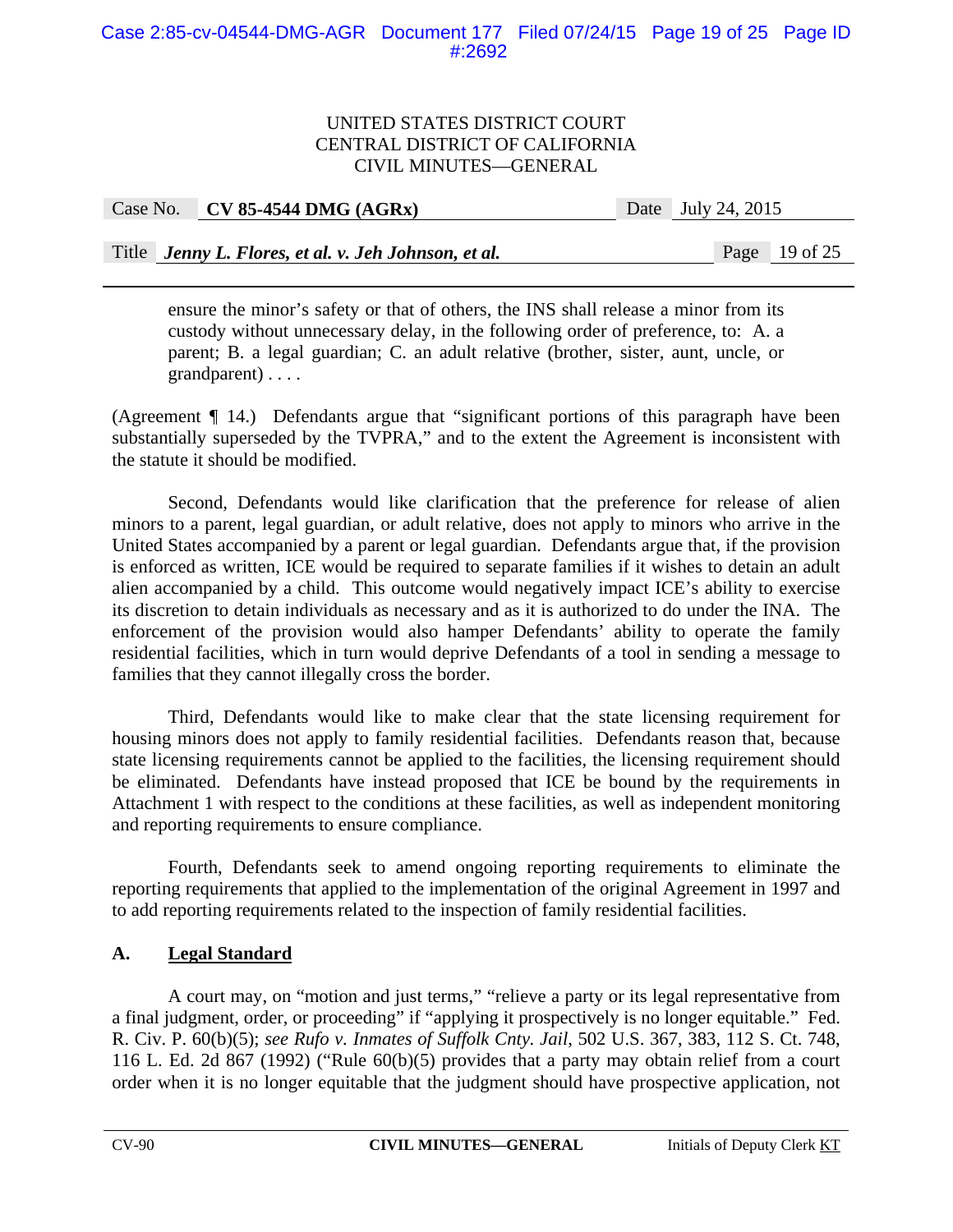### Case 2:85-cv-04544-DMG-AGR Document 177 Filed 07/24/15 Page 20 of 25 Page ID #:2693

#### UNITED STATES DISTRICT COURT CENTRAL DISTRICT OF CALIFORNIA CIVIL MINUTES—GENERAL

| Case No. CV 85-4544 DMG $(AGRx)$                     | Date July 24, 2015 |                 |
|------------------------------------------------------|--------------------|-----------------|
|                                                      |                    |                 |
| Title Jenny L. Flores, et al. v. Jeh Johnson, et al. |                    | Page $20$ of 25 |

when it is no longer convenient to live with the terms of a consent decree.") (internal quotation marks omitted).

"[The] party seeking modification of a consent decree bears the burden of establishing that a significant change in circumstances warrants revision of the decree." *Id.* "A party seeking modification of a consent decree may meet its initial burden by showing either a significant change either in factual conditions or in law." *Id.* The change in the law must be so significant that complying with both statute and a prior agreement would be "impermissible." *Miller v. French*, 530 U.S. 327, 347-48, 120 S. Ct. 2246, 147 L. Ed. 2d 326 (2000) (internal quotation marks omitted). Modification of a consent decree may also be appropriate when changed factual conditions make compliance with the decree "substantially more onerous," "unworkable because of unforeseen obstacles," or "when enforcement . . . without modification would be detrimental to the public interest." *Rufo*, 502 U.S. at 383.

A court may also "relieve a party or its legal representative from a final judgment, order, or proceeding" for "any other reason that justifies relief." Fed. R. Civ. P. 60(b)(6). "Rule 60(b)(6) has been used sparingly as an equitable remedy to prevent manifest injustice." *United States v. Alpine Land & Reservoir Co.*, 984 F.2d 1047, 1049 (9th Cir. 1993). "The rule is to be utilized only where extraordinary circumstances prevented a party from taking timely action to prevent or correct an erroneous judgment." *Id.* (citing, as an example, an instance where the rule was used to set aside a default judgment in a denaturalization proceeding because the petitioner had been ill, incarcerated, and without counsel for the four years following the judgment).

#### **B. Discussion**

 Defendants assert that two changes—one in the law and the other in factual conditions justify modification of the Agreement.

## **1. There Has Been No Change in Law Warranting Modification**

First, with respect to changes in the law, Defendants contend that the Agreement applied only to the U.S. Department of Justice ("DOJ") and the legacy U.S. Immigration and Nationality Service ("INS"). The Homeland Security Act of 2002 ("HSA") abolished the latter agency and transferred several of its functions related to the detention, transportation, and removal of minors to the newly formed DHS and its components, including CBP and ICE.<sup>10</sup> Plaintiffs argue that

1

<sup>&</sup>lt;sup>10</sup> Defendants mention that HSA transferred INS's functions with respect to unaccompanied minors to Health and Human Services ("HHS"), Office of Refugee Resettlement. *See* 6 U.S.C. §§ 279, 552. The William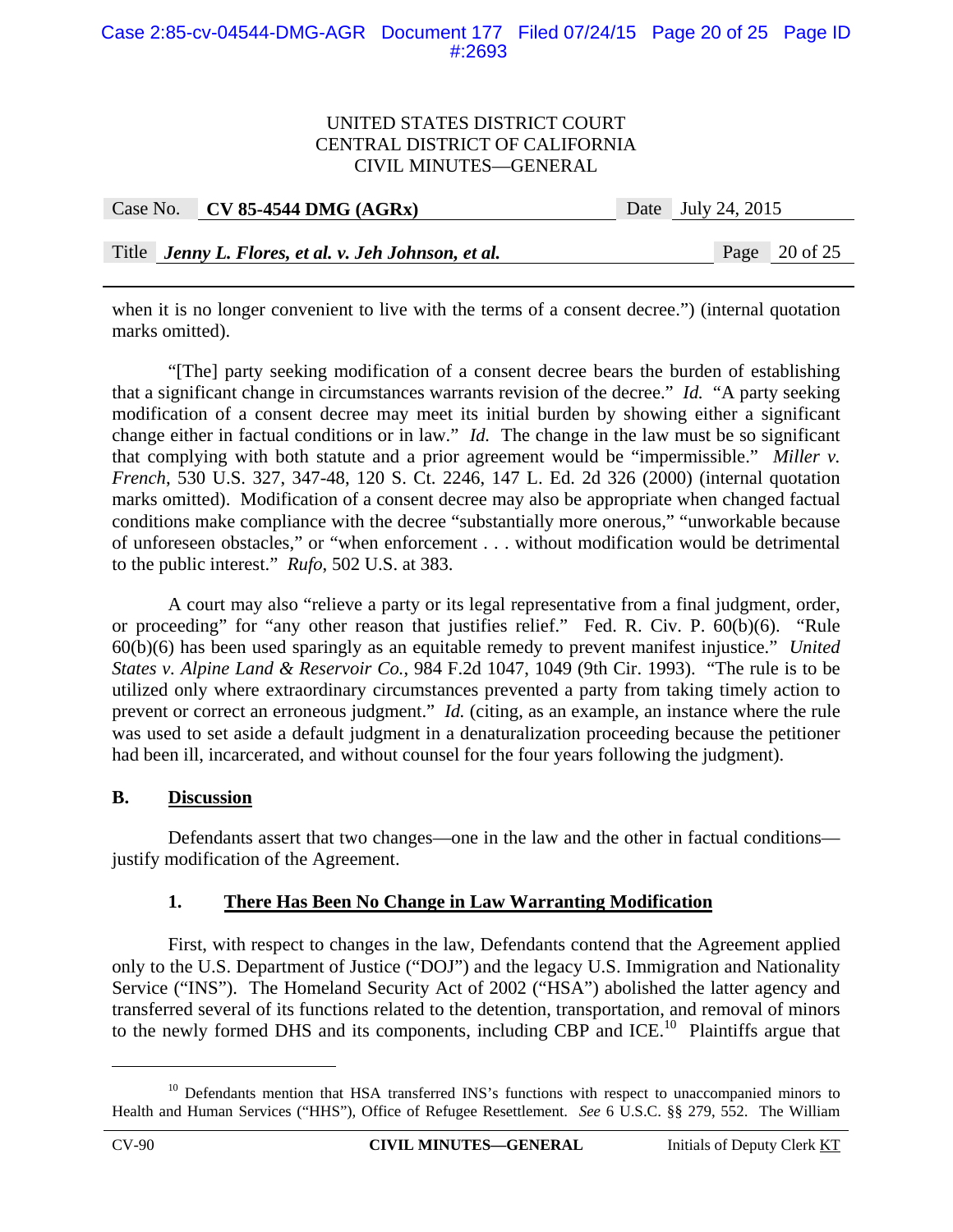## Case 2:85-cv-04544-DMG-AGR Document 177 Filed 07/24/15 Page 21 of 25 Page ID #:2694

#### UNITED STATES DISTRICT COURT CENTRAL DISTRICT OF CALIFORNIA CIVIL MINUTES—GENERAL

| Case No. CV 85-4544 DMG $(AGRx)$                     | Date July 24, 2015 |                 |
|------------------------------------------------------|--------------------|-----------------|
|                                                      |                    |                 |
| Title Jenny L. Flores, et al. v. Jeh Johnson, et al. |                    | Page $21$ of 25 |

there are no actual conflicts between the Agreement and subsequent legislation. In fact, under HSA § 1512, *codified at* 6 U.S.C. § 552, Congress, in the following provisions, directed that ICE should remain bound by agreements existing before the enactment of the HSA:

(a)(1) Completed administrative actions of an agency *shall not be affected by the enactment of this Act* or the transfer of such agency to the Department, but shall continue in effect according to their terms . . . .

(2) For purposes of paragraph (1), the term "completed administrative action" includes . . . *agreements*, [and] *contracts* . . . .

(c) PENDING CIVIL ACTIONS.—Subject to the authority of the Secretary under this Act, pending civil actions shall continue notwithstanding the enactment of this Act or the transfer of an agency to the Department, and in such civil actions, . . . *judgments [shall be] enforced in the same manner and with the same effect as if such enactment or transfer had not occurred.*

*Id.* (emphasis added).

 Furthermore, Defendants have proffered no evidence that they have experienced any difficulty implementing the Agreement with respect to unaccompanied children and children apprehended with their fathers in the 13 years since the HSA was passed. In light of the HSA's savings clause and Defendants' practice with respect to minors for the last 13 years since the enactment of the HSA, Defendants' argument that the change in the law created by the HSA compels modification of the Agreement falls flat.

Defendants also allege that a second change in the law, the William Wilberforce Trafficking Victims Protection Reauthorization Act of 2008 ("TVPRA"), Pub. L. No. 110-457, § 235 (codified in principal part at 8 U.S.C. § 1232), conflicts with the Agreement and is reason to modify the Agreement. The TVPRA requires CBP to determine whether the child is a national or habitual resident of a country contiguous to the United States, and if so, to screen the child to see if she is a victim of trafficking, fears return because of a credible fear of persecution, or is otherwise unable to consent to return. 8 U.S.C.  $\S$  1232(a)(2)(A). If none of those factors are present, the child is offered an opportunity to withdraw his application for admission to the United States and return to his country. 8 U.S.C.  $\S$  1232(a)(2)(B). When the necessary

 Wilberforce Trafficking Victims Protection Reauthorization Act of 2008 ("TVPRA"), Pub. L. No. 110-457, § 235 (codified in principal part at 8 U.S.C. § 1232), also directed DHS to develop policies and procedures to ensure that unaccompanied minors are safely repatriated to their country of nationality or of last habitual residence. Because this action concerns Defendants' policy regarding minors who are accompanied by their mothers, these changes with respect to unaccompanied minors do not appear relevant to the Court's analysis.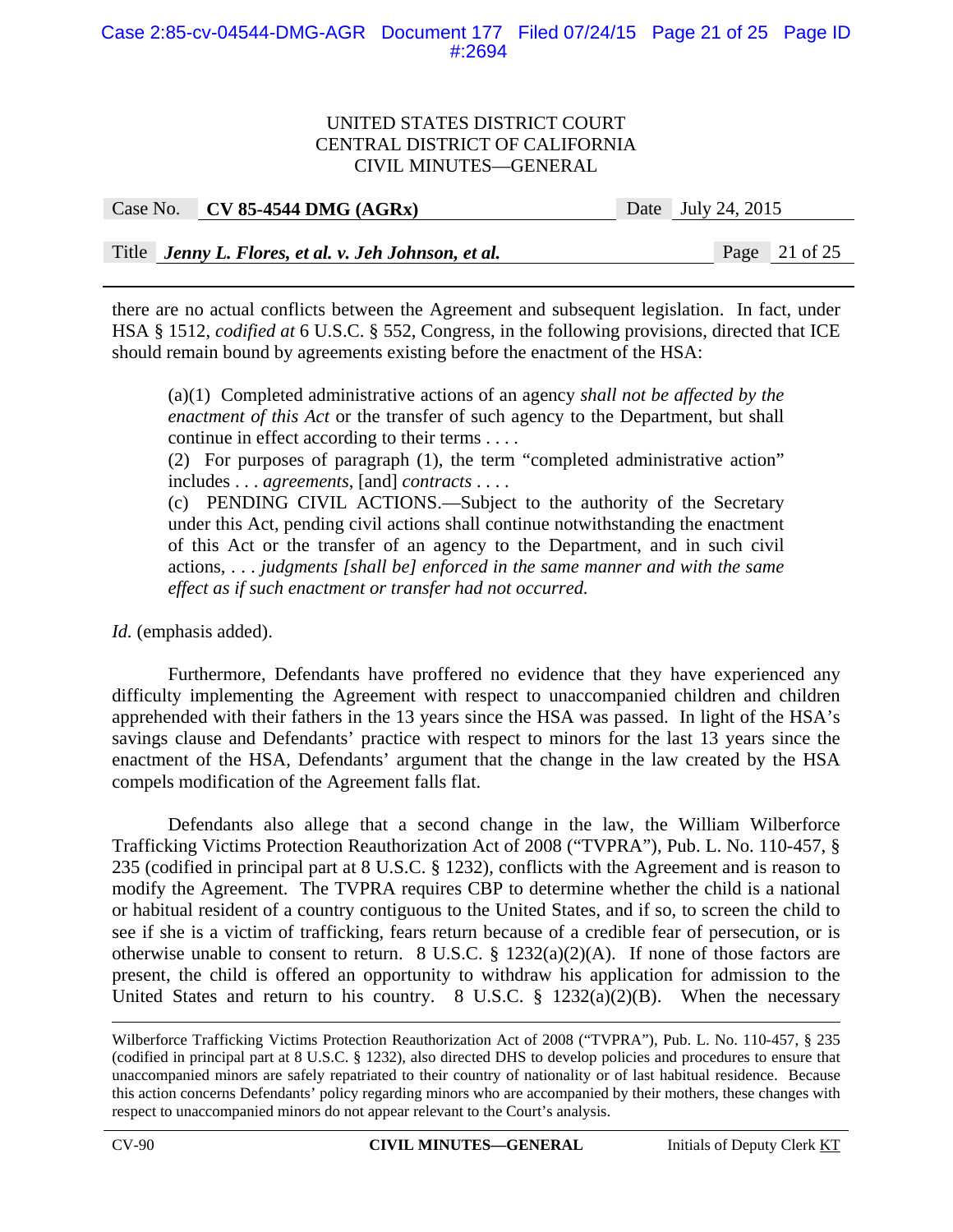## Case 2:85-cv-04544-DMG-AGR Document 177 Filed 07/24/15 Page 22 of 25 Page ID #:2695

#### UNITED STATES DISTRICT COURT CENTRAL DISTRICT OF CALIFORNIA CIVIL MINUTES—GENERAL

| Case No. $\vert$ CV 85-4544 DMG (AGRx)               | Date July 24, 2015 |                 |
|------------------------------------------------------|--------------------|-----------------|
|                                                      |                    |                 |
| Title Jenny L. Flores, et al. v. Jeh Johnson, et al. |                    | Page $22$ of 25 |

screening determination cannot be made within 48 hours of the child's apprehension, or the child does not or cannot voluntarily withdraw her application for admission, or the child is from a noncontiguous country, the child is transferred to HHS within 72 hours of determining that the child is an unaccompanied minor and may be placed in removal proceedings before an immigration judge. 8 U.S.C.  $\S\S$  1232(a)(4), (a)(5)(D), (b)(3). HHS must then place the child "in the least restrictive setting that is in the best interest of the child," taking into consideration "danger to self, danger to the community, and risk of flight." 8 U.S.C. § 1232(c)(2). Accompanied minors do not fall under the provisions of the TVPRA. *See* 6 U.S.C. § 279(g)(2); 8 U.S.C. § 1232.

Defendants argue that because CBP, under the TVPRA, may not release an unaccompanied minor from its custody other than by returning her to her home country if she is from a contiguous country, 8 U.S.C. § 1232(a)(2)(B), or by transferring her to HHS custody within 72 hours of determining that she is an unaccompanied minor, 8 U.S.C. § 1232(b)(3), Defendants cannot comply with (1) Paragraph 14 of the Agreement, which requires release of minors following a certain order of preference; (2) Paragraph 12A of the Agreement, which provides the government up to 3 days to transfer an unaccompanied minor to a licensed program in the same district, and up to 5 days to transfer an unaccompanied minor to a licensed facility outside the area; and (3) Paragraph 21 of the Agreement, which provides that a minor may be transferred to a suitable state or county juvenile detention facility (or secure INS facility) under certain conditions.

Defendants' argument regarding the TVPRA misses the mark since the Agreement's provision controls release *pending removal proceedings* and does not interfere with the grounds for removal itself. Further, the Agreement does not interfere with the TVPRA's requirement that CBP transfer a minor to HHS custody within 72 hours of determining that she is an unaccompanied minor. Once CBP makes the determination that a minor is unaccompanied and transfers her to HHS custody, it is then HHS's responsibility to comply with the provisions cited *supra*. Defendants have not demonstrated that HHS has had any difficulty complying with the Agreement's provisions.

Moreover, Plaintiffs have pointed to provisions in the TVPRA that are consistent with the Agreement's preference for release provision, such as the TVPRA's requirement that CBP find "[s]afe and secure placements" for children "in the least restrictive setting that is in the best interests of the child"—typically, "a suitable family member." 8 U.S.C. § 1235(c)(2). The same argument can be made that, similar to the Agreement's non-secure facilities provision, the TVPRA also mandates that "[a] child shall not be placed in a secure facility absent a determination that the child poses a danger to self or others or has been charged with having committed a criminal offense." *Id.*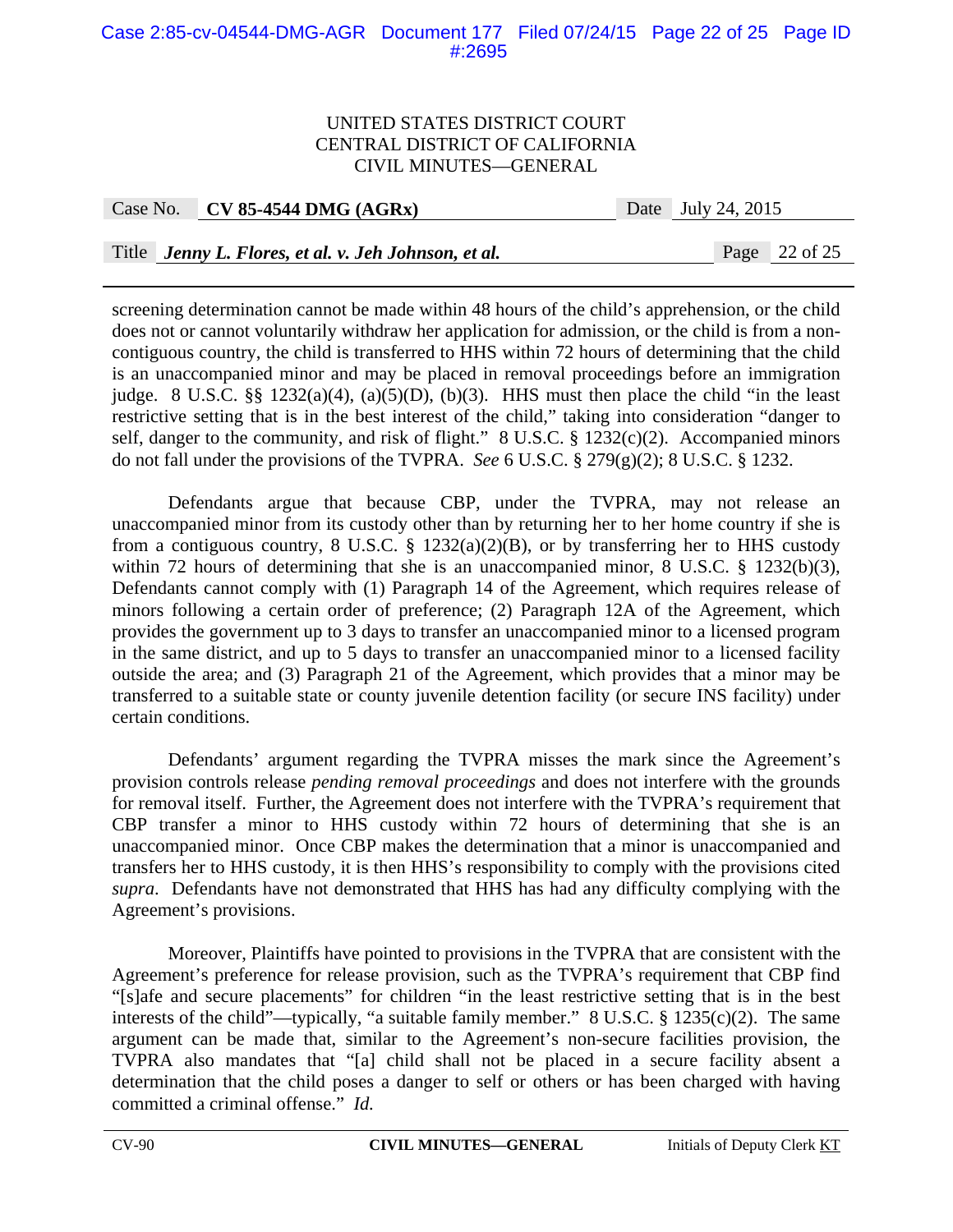| Case No. $\vert$ CV 85-4544 DMG (AGRx)               | Date July 24, 2015 |  |
|------------------------------------------------------|--------------------|--|
|                                                      |                    |  |
| Title Jenny L. Flores, et al. v. Jeh Johnson, et al. | Page 23 of 25      |  |

Finally, the TVPRA is simply inapplicable to accompanied children. The fact that the TVPRA requires HHS to decide whether unaccompanied children should be released or housed in secure facilities has little relevance to whether ICE is unable to do the same with accompanied children.

Accordingly, Defendants have not met their burden of showing that a significant change in the law, such that complying with the Agreement would be impermissible, has occurred, thus requiring modification of the Agreement. *See Miller*, 530 U.S. at 347-48.

## **2. There is No Change in Factual Circumstances Warranting Modification**

With respect to changed factual conditions, Defendants note that, unlike in 1993, when an influx of approximately 8,500 children was considered a "serious" problem, *Reno v. Flores*, 507 U.S. 292, 295 (1993), the number of unaccompanied and accompanied children has increased. In fiscal year 2014, the number of accompanied children apprehended was 38,845 and the number of unaccompanied minors apprehended reached 68,541. (Mot. to Amend at 5.) Defendants contend that the surge is due to the mistaken belief that the release of detained individuals with a Notice to Appear is equivalent to a *permiso*, allowing them to stay in the United States. Defendants also appear to assert not only that the Agreement caused the surge but also that their female-headed family detention policy has deterred others who would have come. Defendants are effectively proposing that the Court unilaterally modify the Agreement because enforcement of the Agreement without modification would be detrimental to the public interest. *See Rufo*, 502 U.S. at 383.

The Court agrees that what Defendants describe is a serious problem, even though it appears the problem has abated somewhat. With respect to whether the Agreement's provisions caused the surge, Defendants do not satisfactorily explain why the Agreement, after being in effect since 1997, should only now encourage others to enter the United States without authorization. Nor do Defendants proffer *any* competent evidence that ICE's detention of a subset of class members in secure, unlicensed facilities has deterred or will deter others from attempting to enter the United States. As discussed *supra*, the Court has considered in detail the evidence Defendants presented of the deterrent effect of the detention policy and finds the evidence distinctly lacking in scientific rigor. It is astonishing that Defendants have enacted a policy requiring such expensive infrastructure without more evidence to show that it would be compliant with an Agreement that has been in effect for nearly 20 years or effective at achieving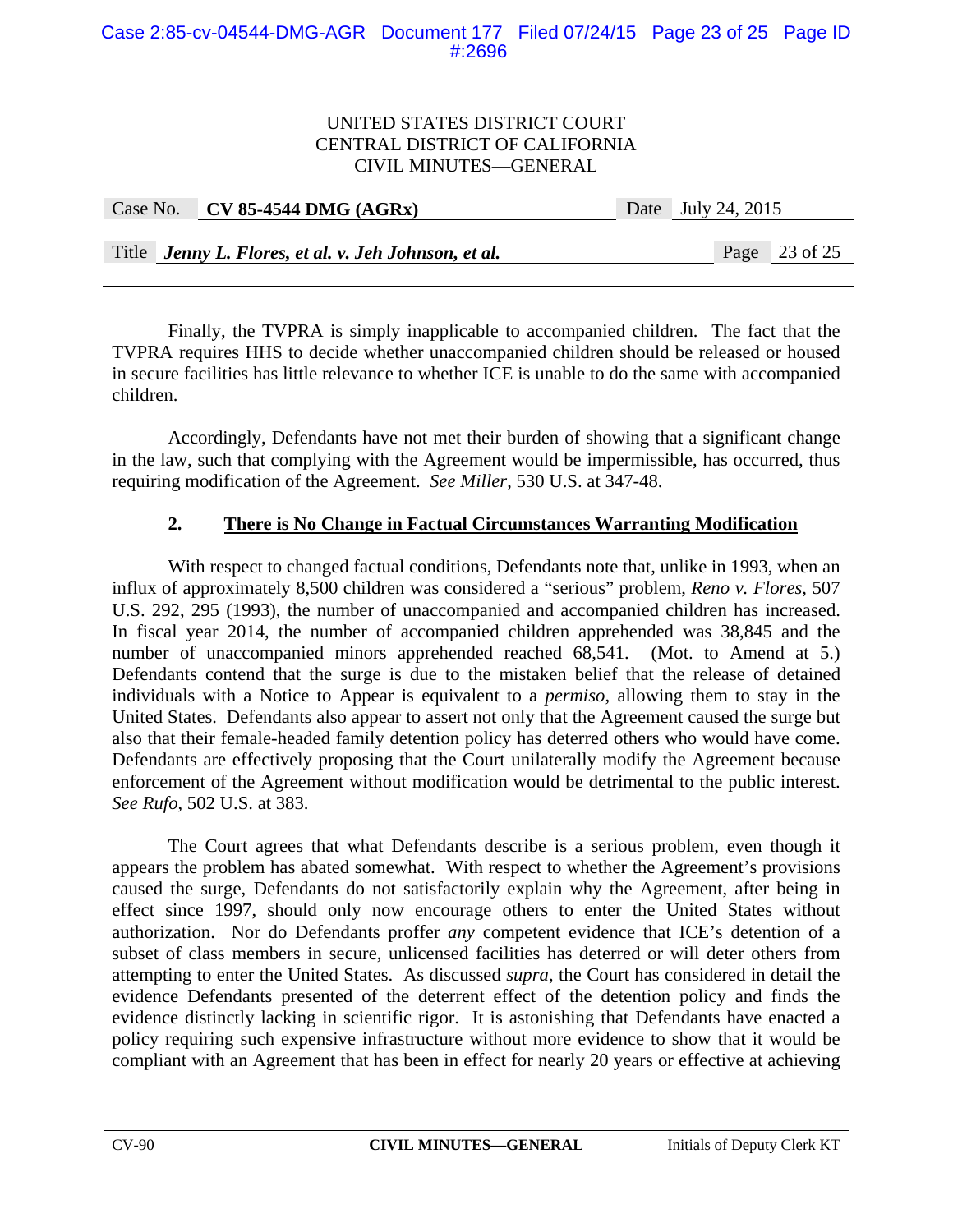|  | Case No. CV 85-4544 DMG $(AGRx)$                     | Date July 24, 2015 |               |
|--|------------------------------------------------------|--------------------|---------------|
|  |                                                      |                    |               |
|  | Title Jenny L. Flores, et al. v. Jeh Johnson, et al. |                    | Page 24 of 25 |

what Defendants hoped it would accomplish.<sup>11</sup> It is even more shocking that after nearly *two decades* Defendants have not implemented appropriate regulations to deal with this complicated area of immigration law. In light of the evidence, or lack thereof, the Court finds that Defendants have failed to meet their burden of showing that a change in factual circumstances requires modification of the Agreement.

## **IV. CONCLUSION**

 Based on the foregoing, the Court finds that Defendants are in breach of the Agreement and **GRANTS** Plaintiffs' motion to enforce the Agreement. Defendants' motion to amend the Agreement is **DENIED**. Defendants are hereby ordered to show cause why the following remedies should not be implemented within 90 days.

- 1. As required by Paragraph 18 of the Agreement, Defendants, upon taking an accompanied class member into custody, shall make and record prompt and continuous efforts toward family reunification and the release of the minor pursuant to Paragraph 14 of the Agreement.
- 2. Unless otherwise required by the Agreement, Defendants shall comply with Paragraph 14A of the Agreement by releasing class members without unnecessary delay in first order of preference to a parent, including a parent who either was apprehended with a class member or presented herself or himself with a class member. Class members not released pursuant to Paragraph 14 of the Agreement will be processed in accordance with the Agreement, including, as applicable, Paragraphs 6, 9, 21, 22, and 23.
- 3. Accompanied class members shall not be detained by Defendants in unlicensed or secure facilities that do not meet the requirements of Paragraph 6 of the Settlement, or

<sup>&</sup>lt;sup>11</sup> Even were there such evidence that Defendants' modifications would act as a successful deterrent, Plaintiffs contend that deterrence is not a lawful criterion for denying release. *See R.I.L.R. v. Johson*, No. 15-0011, Opinion ECF No. 33, at 34-35 (D.D.C. Feb. 20, 2015) ("The justifications for detention previously contemplated by the Court relate wholly to characteristics inherent in the alien himself or in the category of aliens *being* detained that is, the Court countenanced detention . . . on the basis of *those aliens'* risk of flight or danger to the community .... In discussing civil commitment more broadly, the Court has declared ... <sup>f</sup>general deterrence' justifications impermissible.") (internal citation omitted) (emphasis in original). Because Defendants have failed to present any evidence that the policy they have implemented either causes or addresses the recent change in factual circumstances, the Court need not rule on the issue of whether deterrence is a lawful criterion for denying release.